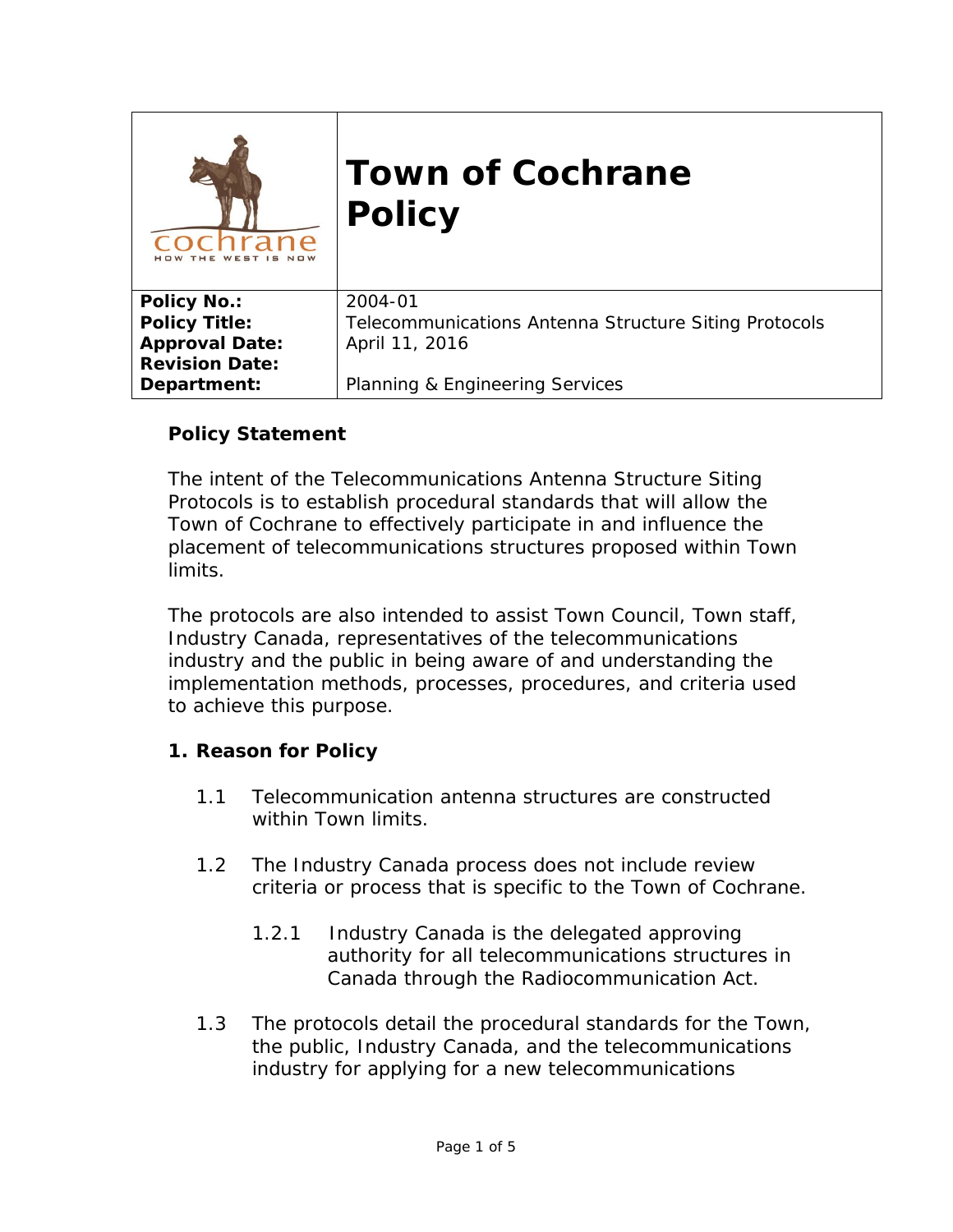antenna and/or structure(s) in the context of the Town of Cochrane.

#### **2 Related Information**

- 2.1 *Radiocommunication Act* is available for reference at [http://laws.justice.gc.ca/](http://laws.justice.gc.ca/eng/acts/R-2/FullText.html)
- 2.2 Industry Canada's Client Procedures Circular CPC-2-0-03, Radiocommunication and Broadcasting Antenna Systems; Guide to Understanding federal requirements for telecommunications structure applications under the *Radiocommuication Act*; [http://www.ic.gc.ca/](http://www.ic.gc.ca/eic/site/smt-gst.nsf/eng/sf08777.html)
- 2.3 Safety Code 6; Health Canada's regulations regarding health issues related to telecommunication antennas, telecommunications structures, and radiofrequency exposure guidelines; available for reference at [www.healthcanada.gc.ca](http://www.healthcanada.gc.ca/)
- 2.4 City of Calgary's Telecommunications Structures Antenna Siting Protocols; available for reference at [http://www.calgary.ca](http://www.calgary.ca/)
- 2.5 Federation of Canadian Municipalities Antenna System Siting Protocol Template; available for reference at <http://www.fcm.ca/>
- 2.6 Canadian Environmental Assessment Act,2012 CEAA 2012 is the authority for environmental assessments for telecommunications structures; available for reference at [https://www.ceaa-acee.gc.ca/](https://www.ceaa-acee.gc.ca/default.asp?lang=en&n=16254939-1)
- 2.7 Transport Canada and NAV CANADA are the authority for requirements for aeronautical safety, available for reference at<http://www.tc.gc.ca/> and <http://www.navcanada.ca/>
- 2.8 Land Use Bylaw 01/2004

#### **3 Definitions**

3.1 All definitions are defined in the protocol as attached.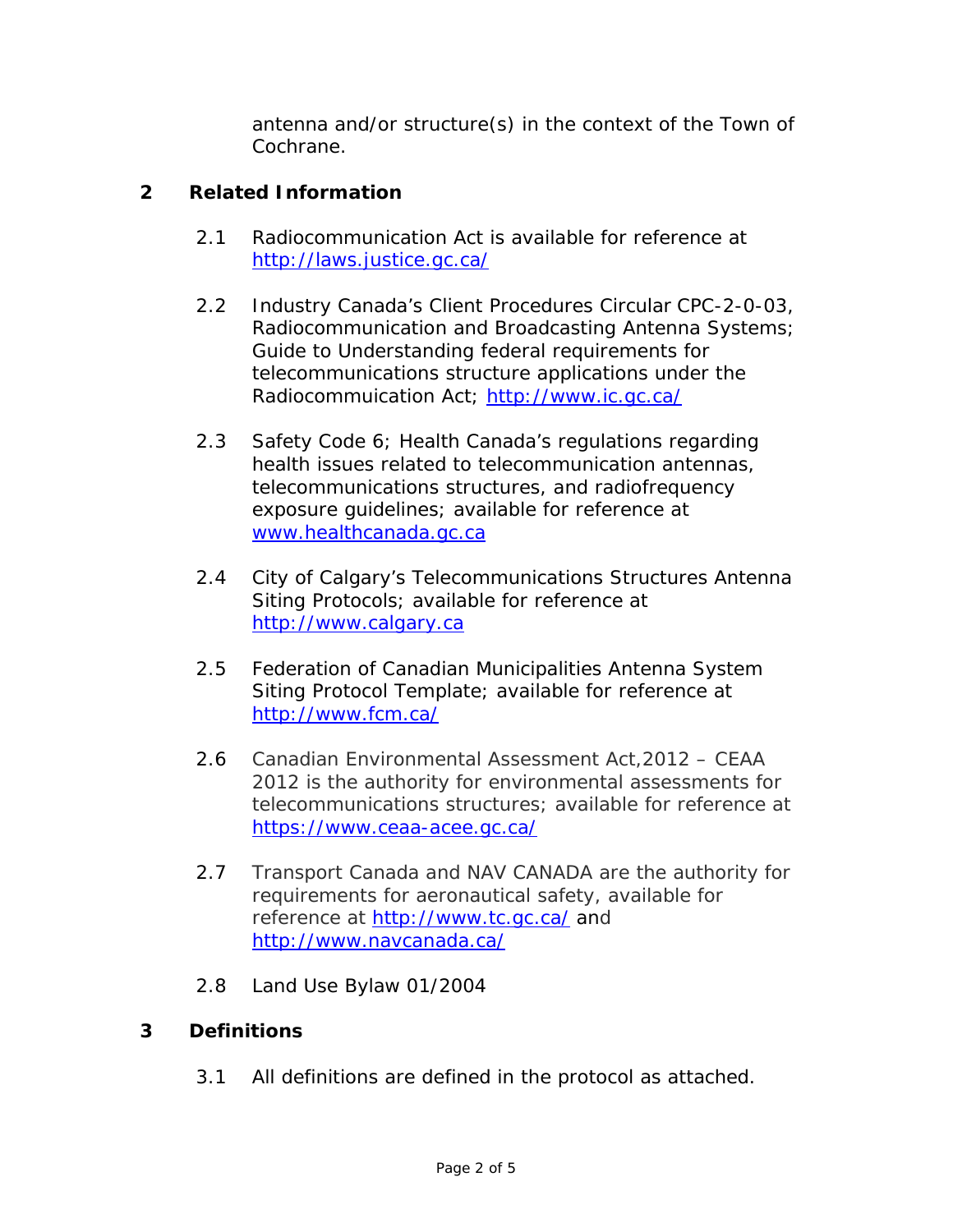3.2 "Town" means the corporation of the Town of Cochrane and includes all lands within its jurisdictional boundaries.

#### **4 Responsibilities**

- 4.1 Town Council to:
	- 4.1.1 Approve by resolution this policy and any amendments.
	- 4.1.2 Consider the allocation of resources for successful implementation of this policy in the annual budget process.
	- 4.1.3 Consider all applications for a letter of concurrence identified as a Type A Submission.
- 4.2 Chief Administrative Officer to:
	- 4.2.1 Implement this policy and approve procedures.
	- 4.2.2 Ensure policy and procedure reviews occur and verify the implementation of policies and procedures.
- 4.3 Senior Manager of the Department to:
	- 4.3.1 Ensure implementation of this policy and procedure.
	- 4.3.2 Ensure that this policy and procedure is reviewed regularly.
	- 4.3.3 Make recommendations to the Chief Administrative Officer of necessary policy or procedure amendments.
	- 4.3.4 Consider all applications for a letter of concurrence identified as a Type B Submission and Type C Submission.
- 4.4 Supervisor to:
	- 4.4.1 Understand, and adhere to this policy and procedure.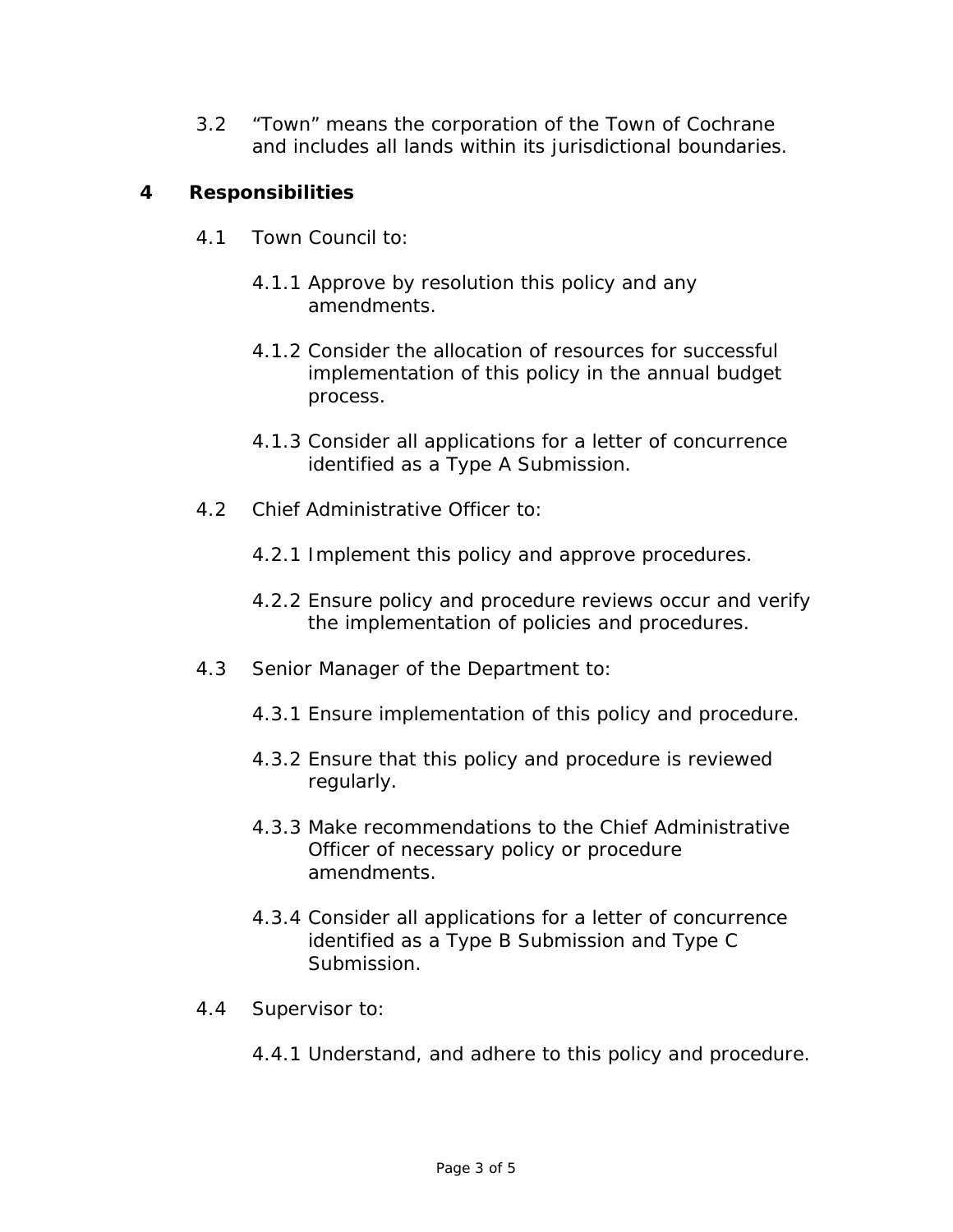- 4.4.2 Ensure employees are aware of this policy and procedure.
- 4.5 All Employees to:
	- 4.5.1 Understand and adhere to this policy and procedure.

#### **5 Exclusions**

5.1 Amateur radio antenna structures are excluded and are not administered by these Protocols. Regulations pertaining to amateur radio antenna structures are governed by the Town of Cochrane Land Use Bylaw.

#### **6 End of Policy**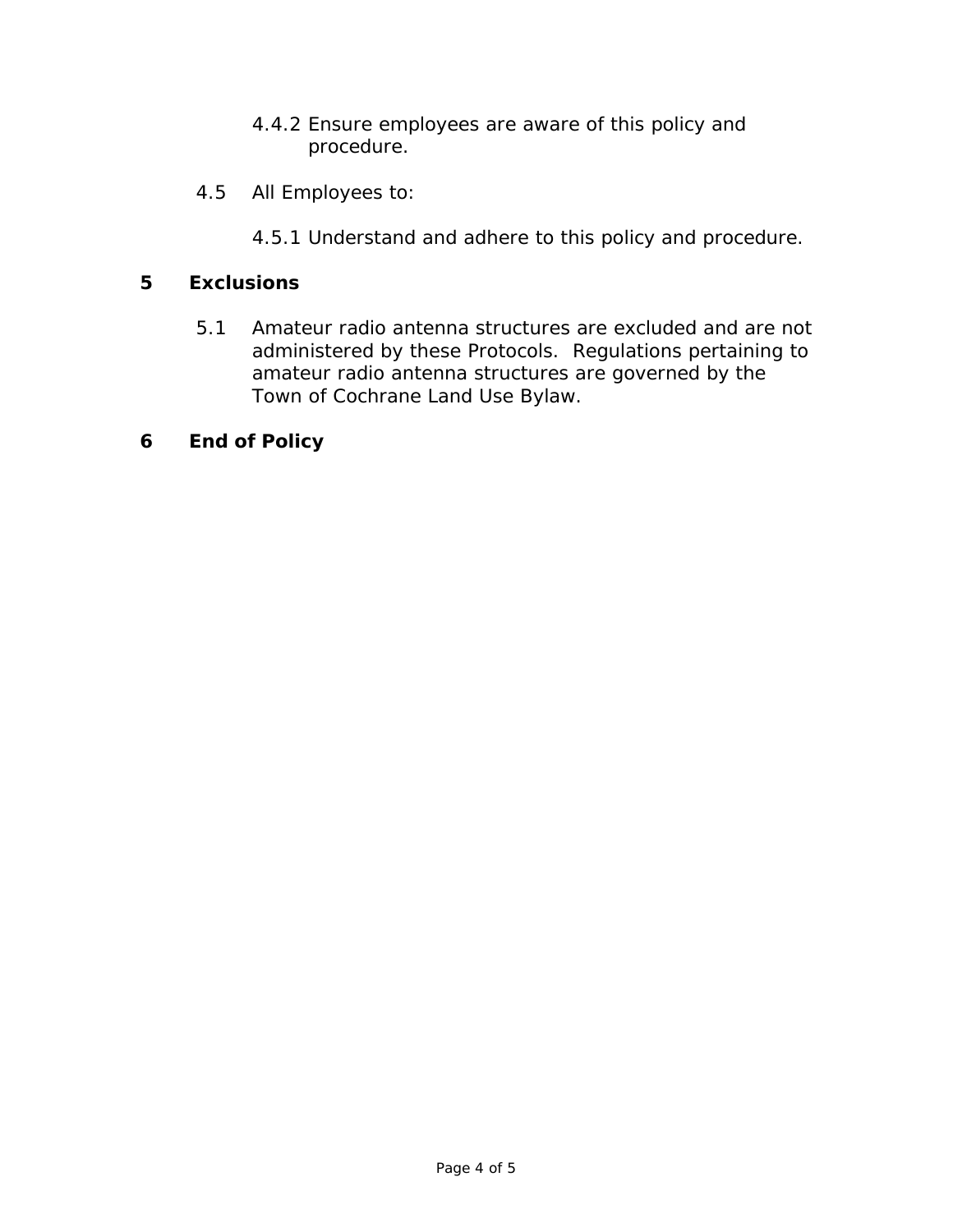

# **Town of Cochrane Procedure**

| <b>Policy No.:</b>   | 2004-01                                               |
|----------------------|-------------------------------------------------------|
| <b>Policy Title:</b> | Telecommunications Antenna Structure Siting Protocols |
| Department:          | Planning & Engineering Services                       |

#### 1. Telecommunications Antenna Structure Siting Protocols

- $1.1$ The Telecommunications Antenna Structure Siting Protocols shall be used for telecommunications structures applications within Cochrane, not including amateur antennas.
- $1.2$ The protocols detail the procedural standards for the Town, the public, Industry Canada, and the telecommunications industry for applying for a new telecommunications antenna and/or structure(s) in the context of the Town of Cochrane.
- 2. Appendix Attached Telecommunications Antenna Structure **Siting Protocols**

#### 3. End of Procedure

**Approval** Julian deCocq, C.A.O.

David 13 2016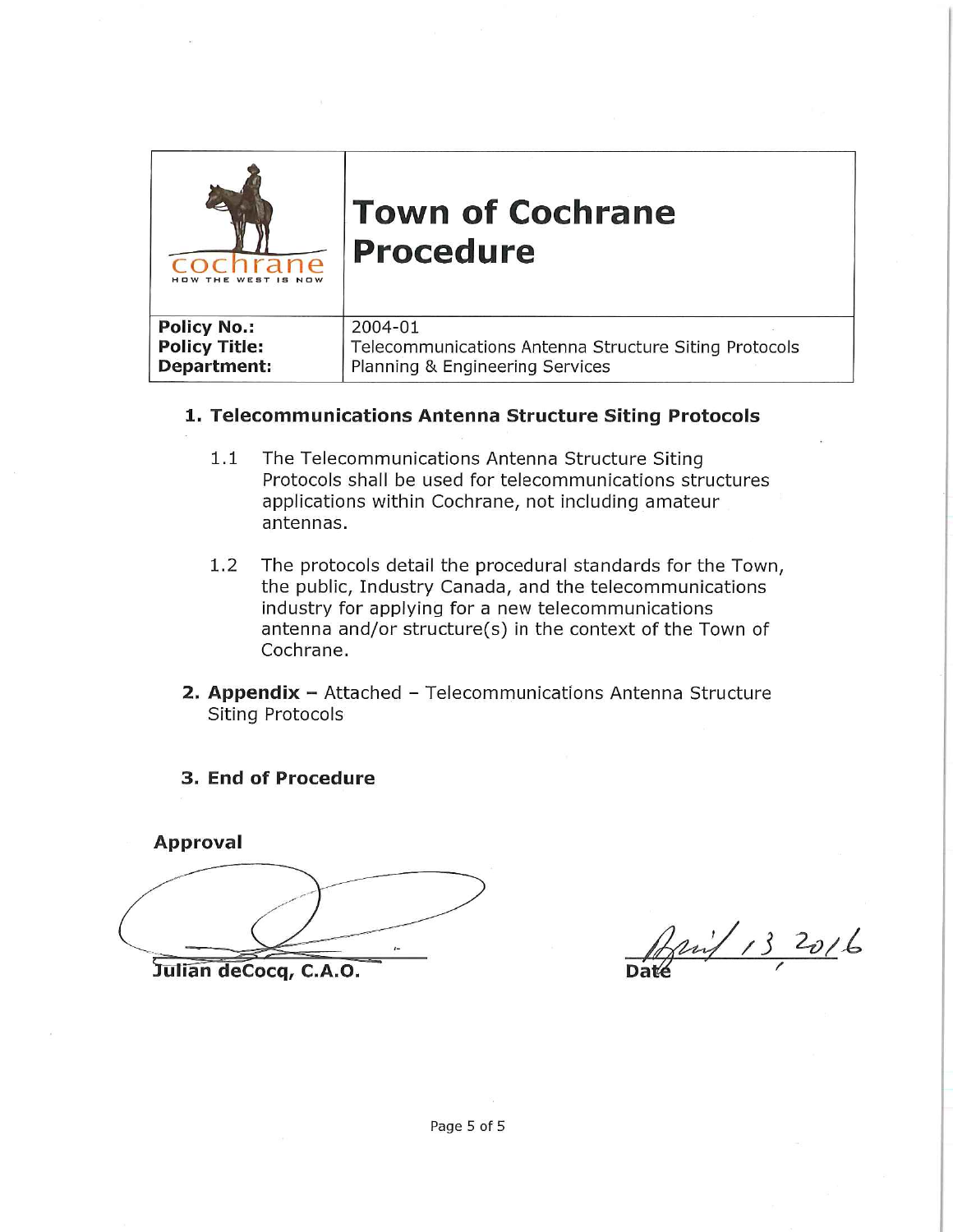

# **TOWN OF COCHRANE TELECOMMUNICATIONS ANTENNA STRUCTURES SITING PROTOCOLS**

**MARCH 2016**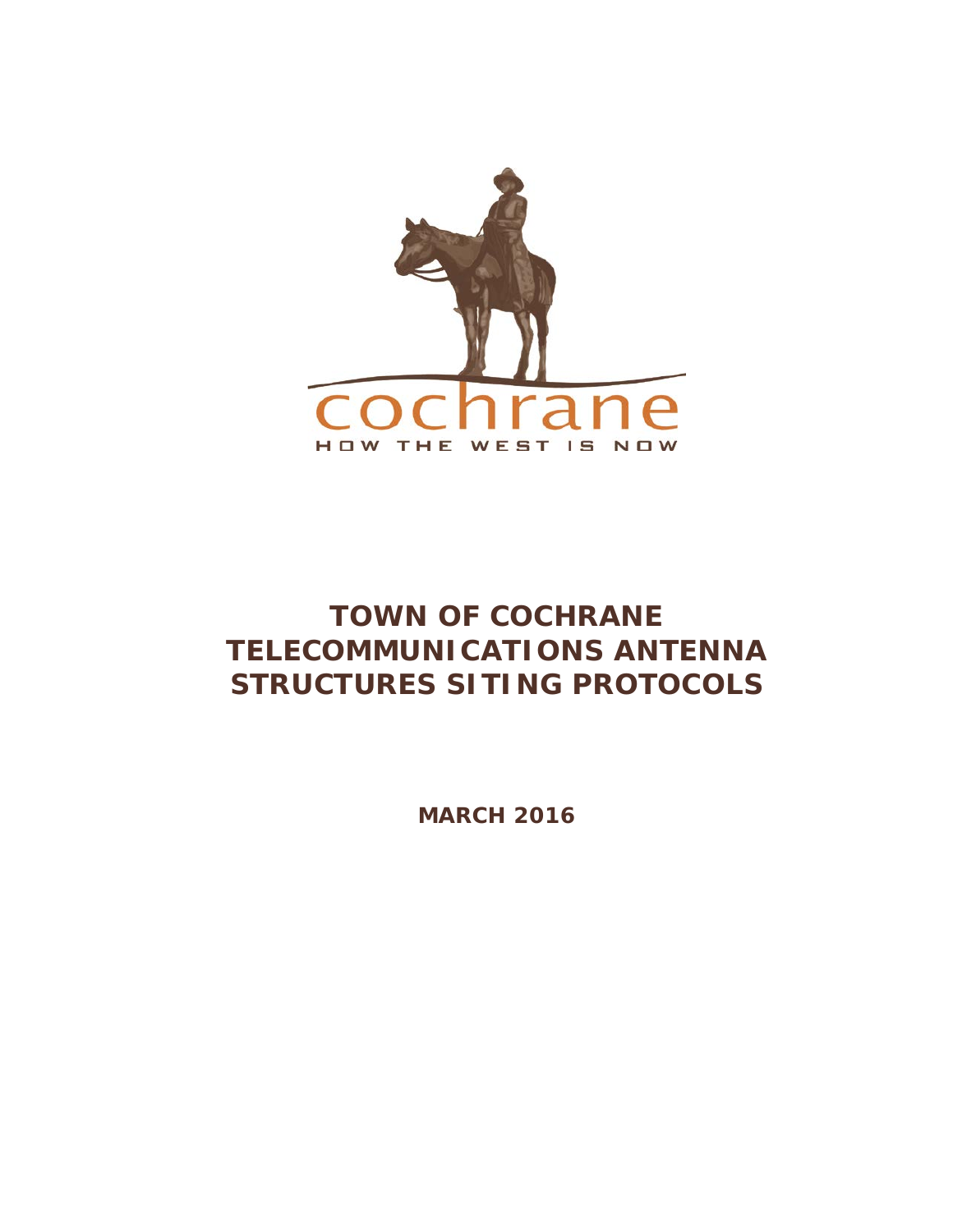# Table of Contents

| 1.0  |                                                                                 |  |
|------|---------------------------------------------------------------------------------|--|
| 1.1  |                                                                                 |  |
| 1.2  |                                                                                 |  |
| 2.0  |                                                                                 |  |
| 3.0  |                                                                                 |  |
| 4.0  |                                                                                 |  |
| 4.1  |                                                                                 |  |
| 4.2  |                                                                                 |  |
| 4.3  |                                                                                 |  |
| 4.4  |                                                                                 |  |
| 5.0  |                                                                                 |  |
| 5.1  | Notification Obligations When a Public Consultation Meeting Is Not Required  16 |  |
| 5.2  |                                                                                 |  |
| 5.3  |                                                                                 |  |
| 5.4  |                                                                                 |  |
| 5.5  |                                                                                 |  |
| 5.6  |                                                                                 |  |
| 5.7  |                                                                                 |  |
| 5.8  |                                                                                 |  |
| 5.9  |                                                                                 |  |
| 5.10 |                                                                                 |  |
| 6.0  |                                                                                 |  |
| 6.1  |                                                                                 |  |
| 6.2  |                                                                                 |  |
| 6.3  |                                                                                 |  |
| 6.4  |                                                                                 |  |
| 6.5  |                                                                                 |  |
| 6.6  |                                                                                 |  |
| 6.7  |                                                                                 |  |
|      |                                                                                 |  |

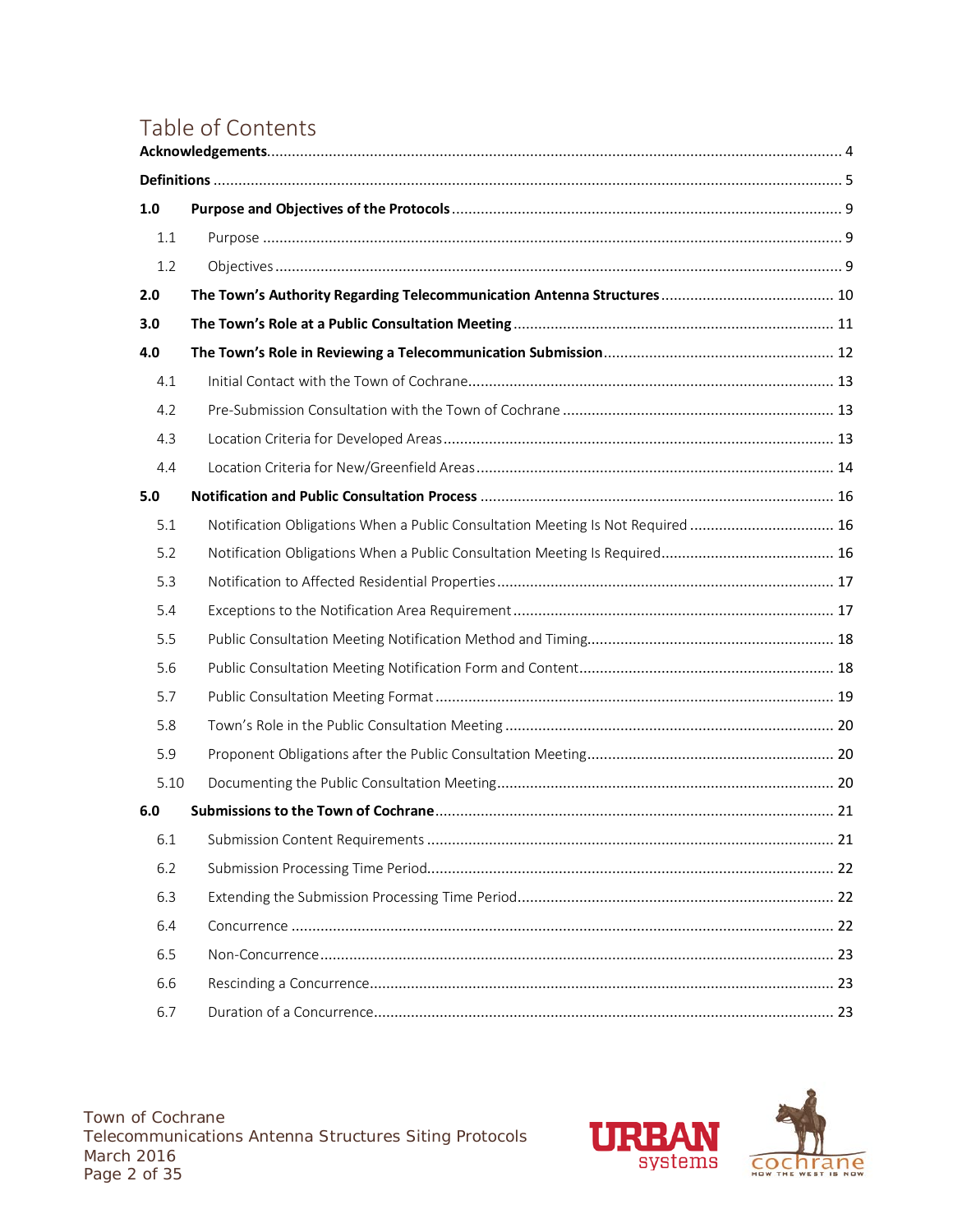| 6.8  |  |
|------|--|
| 7.0  |  |
| 7.1  |  |
| 7.2  |  |
| 7.3  |  |
| 8.0  |  |
| 8.1  |  |
| 8.2  |  |
| 8.3  |  |
| 8.4  |  |
| 8.5  |  |
| 8.6  |  |
| 9.0  |  |
| 9.1  |  |
| 9.2  |  |
| 9.3  |  |
| 9.4  |  |
| 10.0 |  |
|      |  |
|      |  |

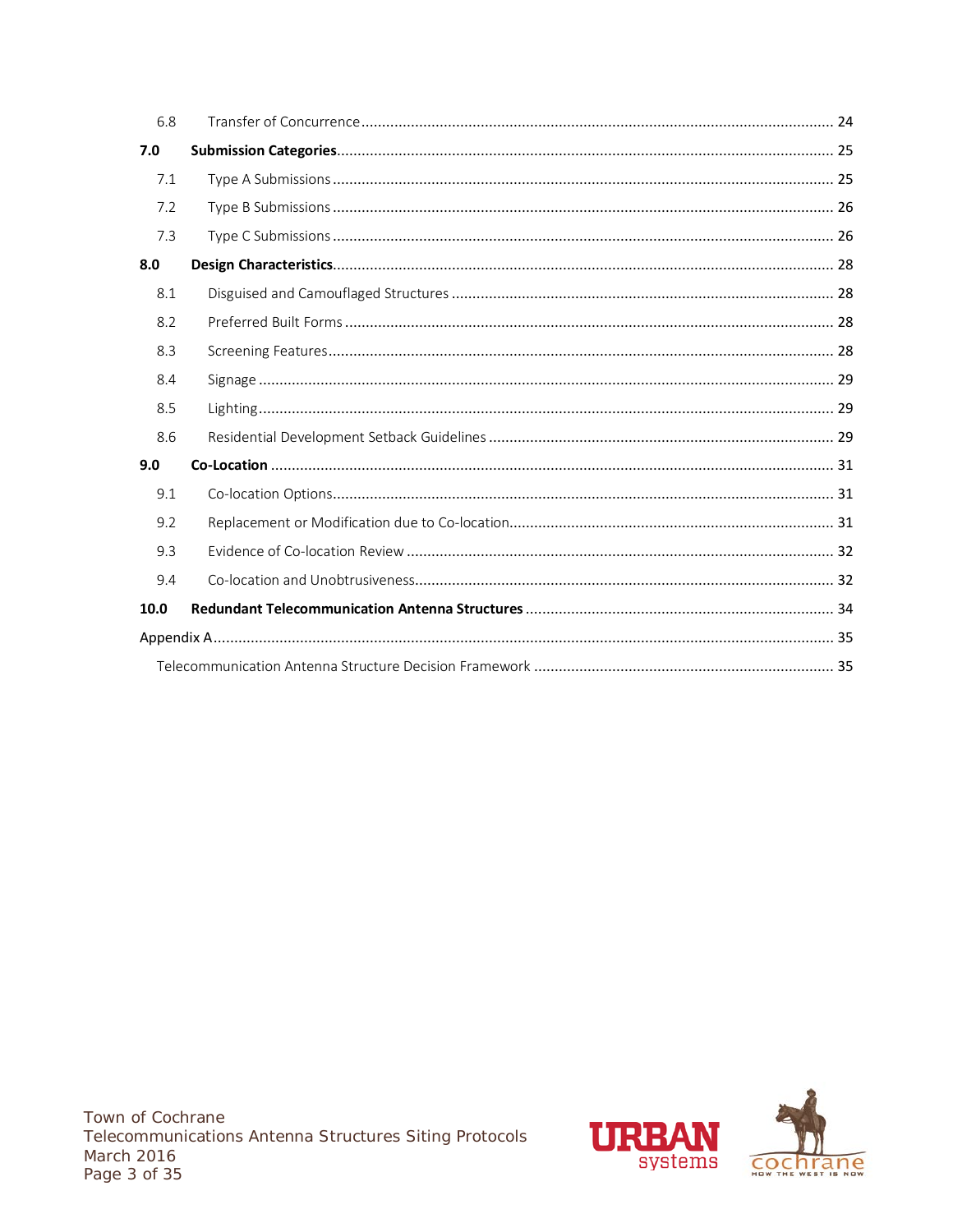# <span id="page-8-0"></span>Acknowledgements

This protocol has been created using the City of Calgary's Telecommunication Antenna Structures Siting Protocols as a basis for direction. We would like to thank the City of Calgary for their consultation and advice throughout the process. We would also like to acknowledge the telecommunication carriers, in collaboration with City of Calgary staff, for their hard work in establishing the City of Calgary's Telecommunication Antenna Structures Siting Protocols.

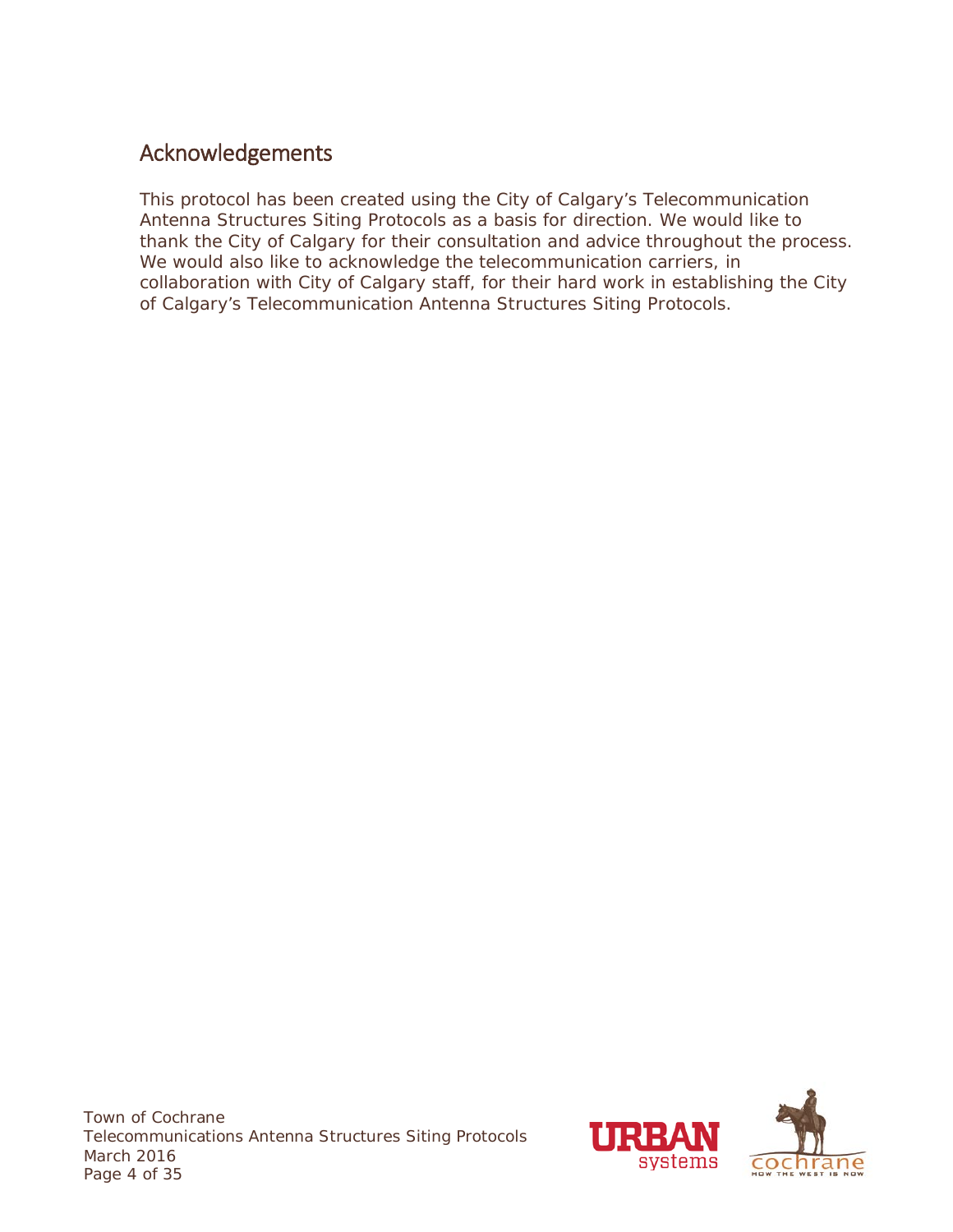# <span id="page-9-0"></span>Definitions

| (the) Administration:                             | means, for the purposes of this document, the<br>staff of The Town of Cochrane's Planning &<br>Engineering Services, which is tasked with<br>receiving, evaluating and processing<br>submissions for telecommunication antenna<br>structures.                                                                                      |
|---------------------------------------------------|------------------------------------------------------------------------------------------------------------------------------------------------------------------------------------------------------------------------------------------------------------------------------------------------------------------------------------|
| <b>Adjacent Residential</b><br>Development:       | means residential properties that abut a<br>proposed or existing telecommunication antenna<br>structure site, including those sites separated by<br>a public or private thoroughfare, utility right-of-<br>way, railway, stream, river or other natural or<br>manmade feature or element as determined by<br>The Town of Cochrane. |
| <b>Affected Residential</b><br><b>Properties:</b> | means all residential properties within a 300<br>metre radius of a proposed telecommunication<br>antenna structure to which notification of a<br>public consultation meeting must be sent.                                                                                                                                         |
| Co-location:                                      | means the placement of telecommunication<br>antennas and equipment operated by one or<br>more proponents on a telecommunication<br>antenna structure operated by a different<br>proponent, thereby creating a shared facility.                                                                                                     |
| <b>Futures:</b>                                   | means the identification of locations on a<br>telecommunication antenna structure allocated<br>for antenna arrays which will be installed at<br>some time in the future rather than at the time<br>of the initial construction of the structure.                                                                                   |
| <b>Letter of Concurrence:</b>                     | means a letter from the Town of Cochrane<br>supporting a proponent's proposal for the<br>installation of a telecommunication antenna<br>structure within the town.                                                                                                                                                                 |
| <b>Letter of Non-concurrence:</b>                 | means a letter from the Town of Cochrane<br>signifying no support for a proponent's proposal<br>for the installation of a telecommunication<br>antenna structure within the town.                                                                                                                                                  |

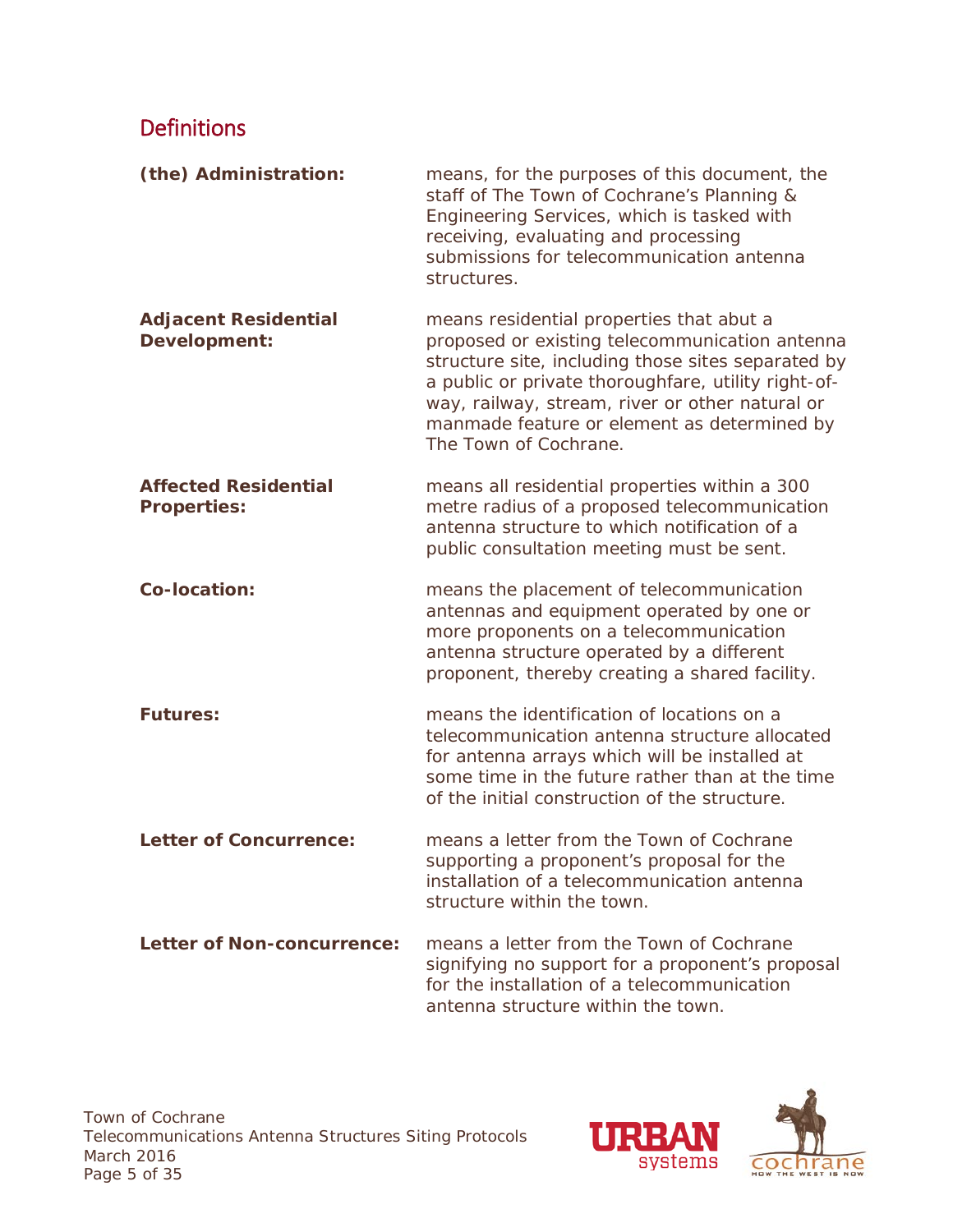| <b>Proponent:</b>                             | means a company, business or organization<br>providing wireless telecommunication services.                                                                                                                                                                                                                                                                                                                                    |
|-----------------------------------------------|--------------------------------------------------------------------------------------------------------------------------------------------------------------------------------------------------------------------------------------------------------------------------------------------------------------------------------------------------------------------------------------------------------------------------------|
| (the; these) Protocols:                       | means the provisions of The Town of Cochrane's<br><b>Telecommunication Antenna Structures Siting</b><br>Protocols.                                                                                                                                                                                                                                                                                                             |
| <b>Public Consultation</b><br><b>Meeting:</b> | means a meeting conducted by a proponent's<br>representative(s), to which members of the<br>public (see Affected Residential Properties)<br>are invited, and at which the public is informed<br>about a proposed telecommunication antenna<br>structure placement within the community. The<br>meeting may be either formal or open house<br>format, at the discretion of the proponent.                                       |
| <b>Residential Development:</b>               | means land that has residential buildings<br>(dwellings) constructed upon it.                                                                                                                                                                                                                                                                                                                                                  |
| <b>Residential District:</b>                  | means any area of land designated by The Town<br>of Cochrane Land Use Bylaw as an area primarily<br>for residential development.                                                                                                                                                                                                                                                                                               |
| <b>Residential Properties:</b>                | means land subdivided for residential<br>development that either has existing residential<br>buildings on it or is currently vacant but<br>intended for future residential use.                                                                                                                                                                                                                                                |
| <b>Roof Top Installation:</b>                 | means any telecommunication antenna structure<br>that is placed on the roof of a building.                                                                                                                                                                                                                                                                                                                                     |
| Safety Code 6:                                | means Health Canada's standards for acceptable<br>human exposure to radiofrequency<br>electromagnetic fields as set out in its document<br>Limits of Human Exposure to Radiofrequency<br>Electromagnetic Fields in the Frequency Range<br>from 3 KHZ to 300 GHZ, as amended. Pursuant<br>to Federal requirements, all telecommunication<br>antenna structures within the Town of Cochrane<br>must comply with these standards. |
| <b>Stakeholder Group</b>                      | means a group of people, or an organization that<br>may be affected by or hold an interest in a                                                                                                                                                                                                                                                                                                                                |

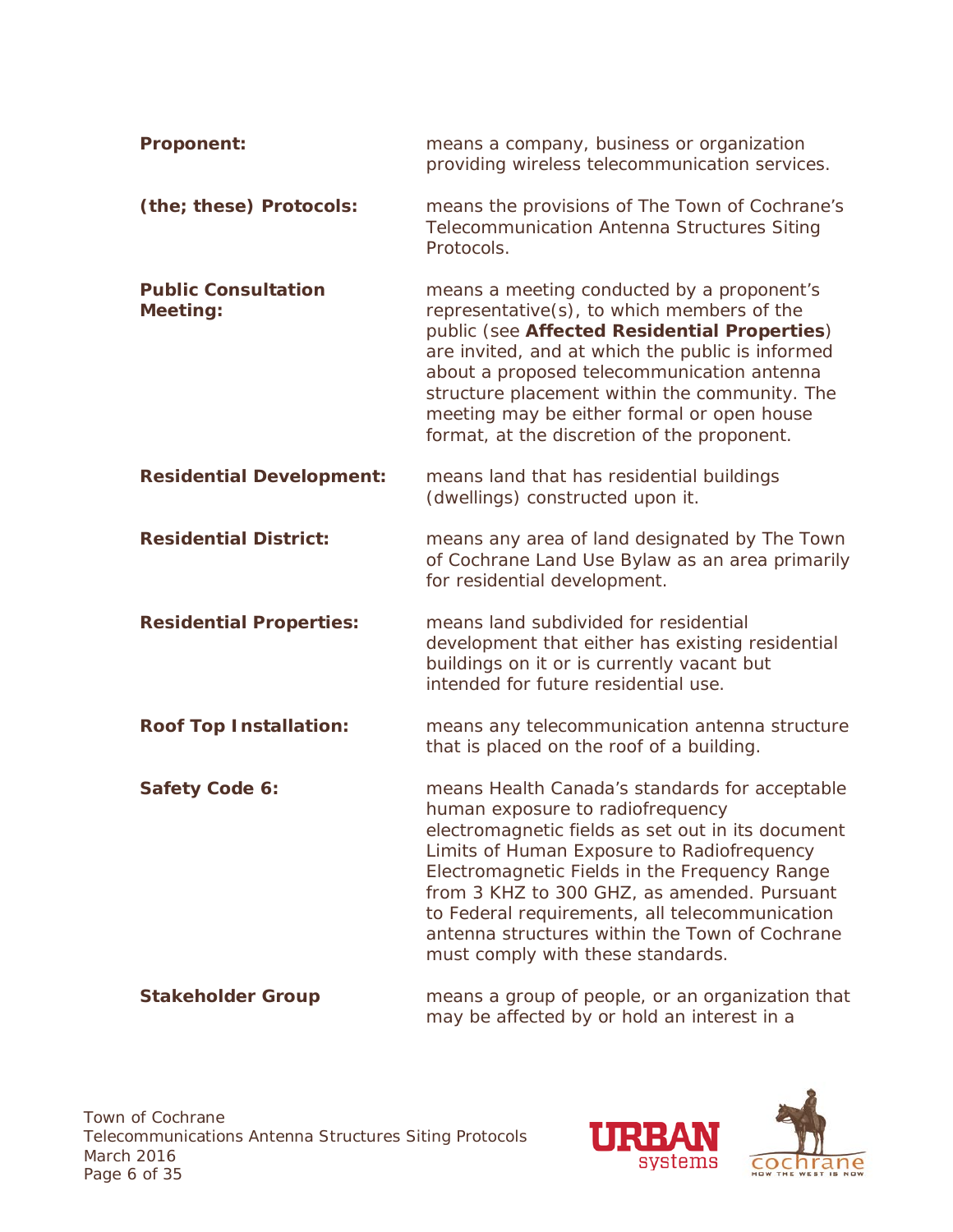proposed telecommunication antenna structure. A Stakeholder Group may be contacted as appropriate, at the discretion of the Town of Cochrane. *Stealth Structure or Stealth Installation:* means the installation of a telecommunication antenna structure in a manner that is designed and con structed to hide, camouflage or integrate the telecommunication antenna structure into an existing building, landscape, topography or structure. **Submission:** means an information package regarding a proposed telecommunication antenna structure submitted by a proponent to The Town of Cochrane for concurrence, and containing materials for review such as site plans, photographs, and detailed drawings of the structure. *Telecommunication Antenna:* means a device that requires a permit from the Federal Government and is used to receive and/or to transmit radio-frequency (RF) signals, microwave signals, or other communications energy transmitted from or to be received by other antennas. *Telecommunication Antenna Structure:* means any roof-top, building-mounted or ground-mounted pole, tri-pole, spire, lattice work or other freestanding structure, tower, streetlight, parking lot light or combination thereof, including supporting lines, cables, wires, and braces intended for the purpose of mounting a telecommunication antenna or series of antennas on it. Also included are any cabinets or shelters containing electronic or other equipment associated with these antenna structures and any compound required to accommodate these components. Amateur Radio



Antenna Structures are excluded and are not

administered by these Protocols.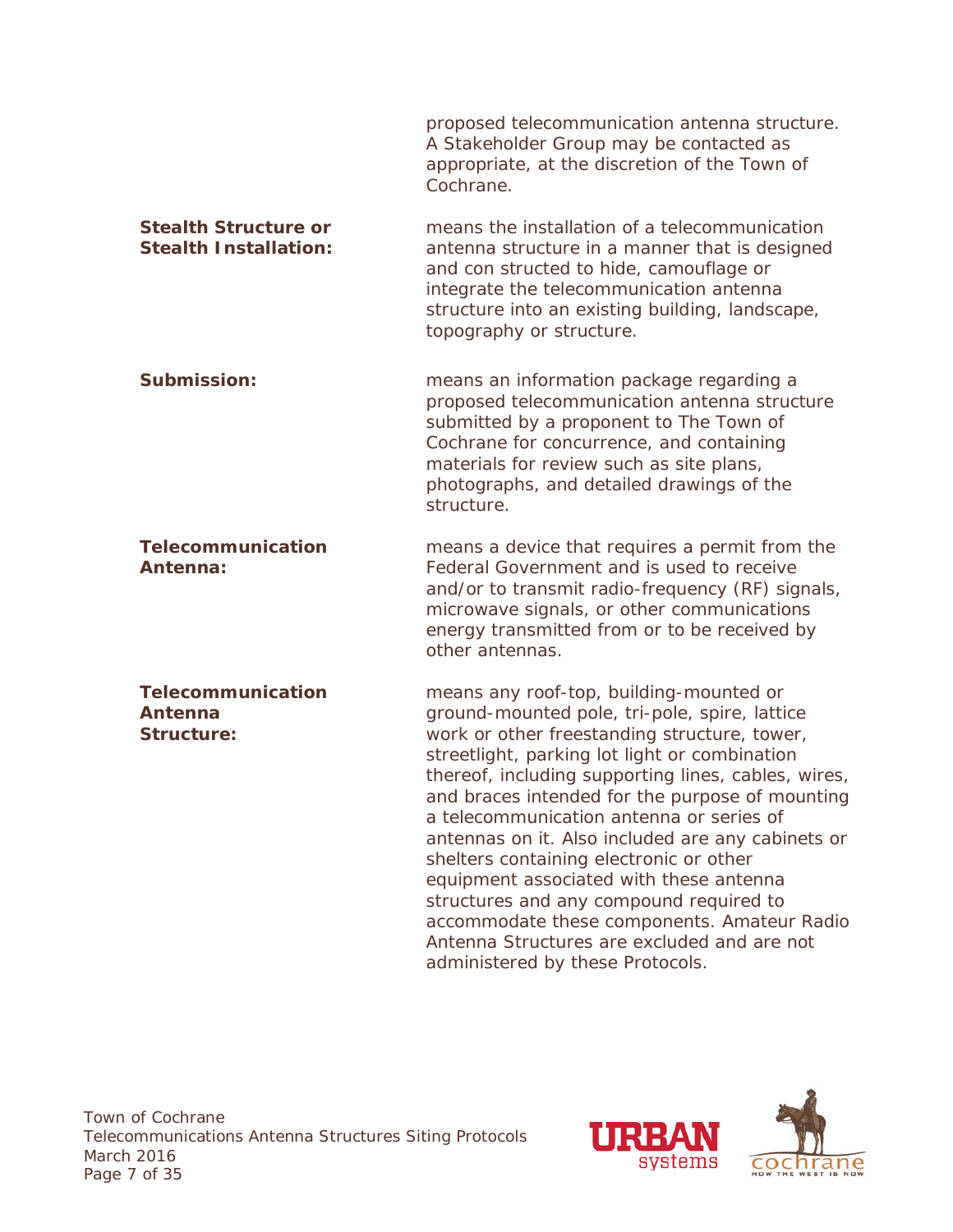| Tower:                    | means any ground-mounted monopole, tri-pole,<br>or lattice work structure upon which<br>telecommunication antennas are attached. Not<br>included are streetlight poles, parking lot light<br>poles, existing electric utility towers or similar<br>type structures as determined by The Town of<br>Cochrane. |
|---------------------------|--------------------------------------------------------------------------------------------------------------------------------------------------------------------------------------------------------------------------------------------------------------------------------------------------------------|
| <b>Type A Submission:</b> | means the type of submission processing<br>method for those telecommunication antenna<br>structures listed in subsection 7.1 of these<br>Protocols.                                                                                                                                                          |
| <b>Type B Submission:</b> | means the type of submission processing<br>method for those telecommunication antenna<br>structures listed in subsection 7.2 of these<br>Protocols.                                                                                                                                                          |
| <b>Type C Submission:</b> | means the type of submission processing<br>method for those telecommunication antenna<br>structures listed in subsection 7.3 of these<br>Protocols.                                                                                                                                                          |

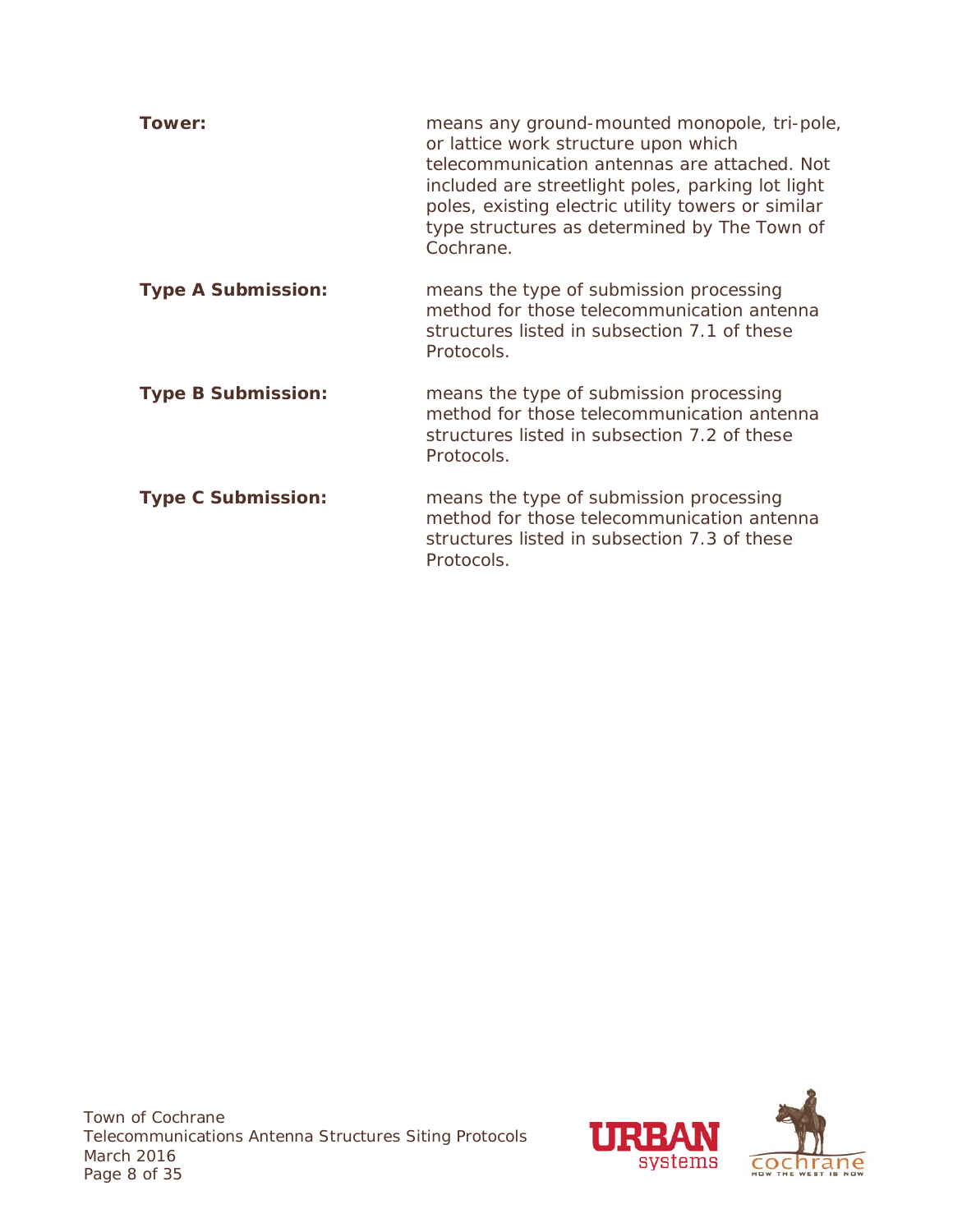# <span id="page-13-0"></span>1.0 Purpose and Objectives of the Protocols

#### <span id="page-13-1"></span>1.1 Purpose

The purpose of the Telecommunication Antenna Structures Siting Protocols is to establish procedural standards that will allow the Town of Cochrane to effectively participate in and influence the placement of telecommunication antenna structures proposed within the town limits. The Protocols are also intended to assist Town Council, Town Staff, Industry Canada, representatives of the telecommunications industry and the public understanding the implementation methods, processes, procedures and criteria used to achieve this purpose.

#### <span id="page-13-2"></span>1.2 Objectives

The objectives of these Protocols are:

- 1. To establish a process and criteria for consistently and equitably reviewing, evaluating and deciding upon each proposal for placing a telecommunication antenna structure within the Town of Cochrane.
- 2. To provide clear and reasonable requirements for effective participation and cooperation between the proponents and the Town of Cochrane.
- 3. To minimize the number of towers required for telecommunication antenna networks within Cochrane.
- 4. To ensure co-location opportunities for telecommunication antenna structures are explored and acted upon.
- 5. To encourage and promote opportunities for improved telecommunication antenna structure design and concealment in order to minimize their visual impacts on the surrounding area and the town in general.
- 6. To provide an opportunity for residents located near specific types of proposed telecommunication antenna structures (towers) to make comments, ask questions or raise concerns relating to the proposal, make the proponent aware of local considerations and provide recommendations regarding the placement and/or appearance of the structure.

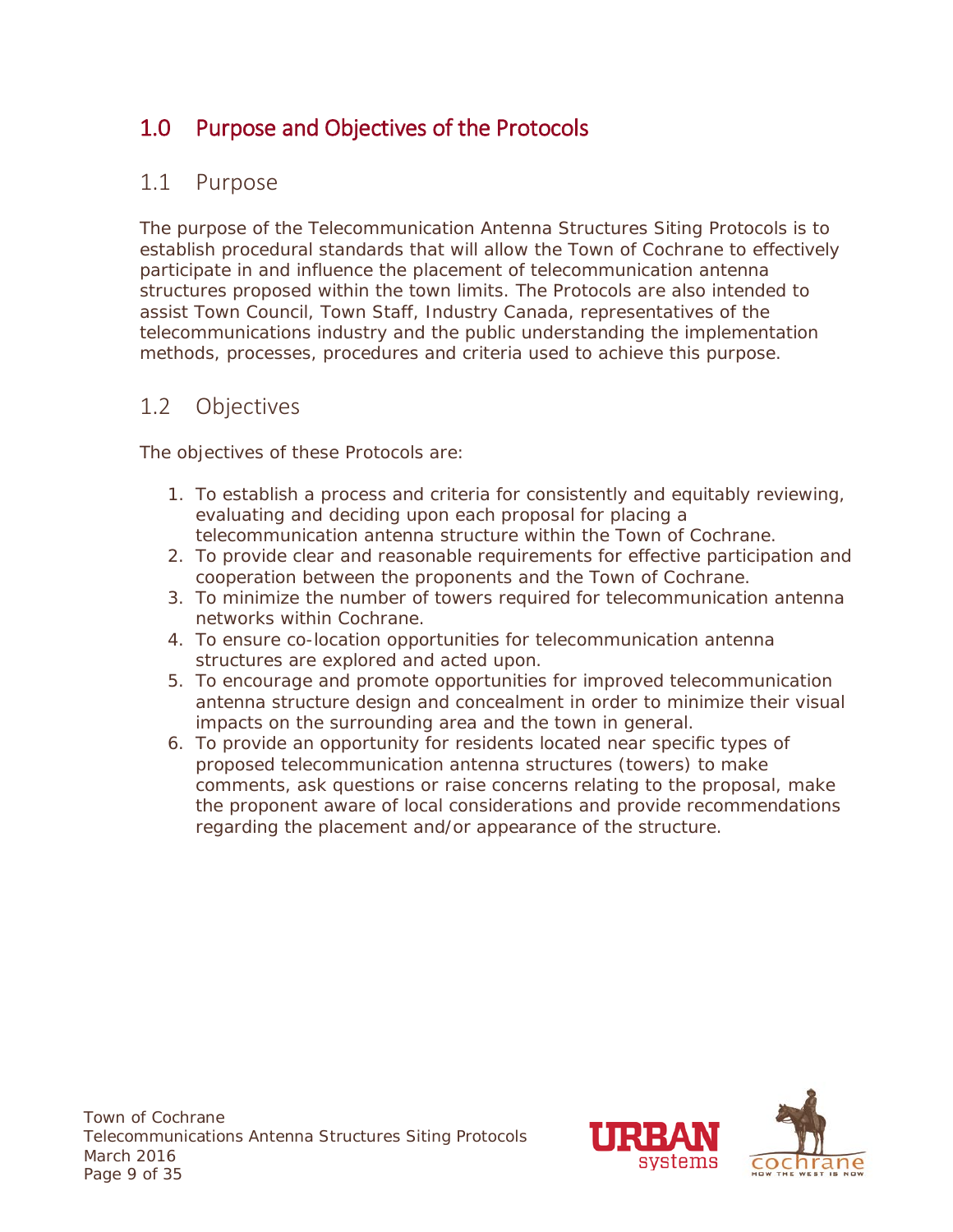# <span id="page-14-0"></span>2.0 The Town's Authority Regarding Telecommunication Antenna **Structures**

The Town of Cochrane **is not the approving authority** for telecommunication antenna structures.

The Federal Minister of Industry **is the approving authority** for the development and operation of radiocommunication in Canada, including telecommunication antenna structures, pursuant to the *Radiocommunication Act*. Industry Canada<sup>[\\*](#page-14-1)</sup> is tasked with, among other things, administering the orderly development and operation of telecommunication antenna structures.

In this regard, Industry Canada requires that, in certain cases, the local land use authority and the public must be consulted for input regarding the proposed placement of a telecommunication antenna structure. The Town of Cochrane's Planning & Engineering Services is responsible for reviewing these submissions on The Town's behalf and, as appropriate, circulating to Town Council. Depending on the nature of the proposal, a letter of support (concurrence) or non-support (nonconcurrence) is sent to the wireless service provider from Council, for Type A structures, and from Administration for Type B & C structures upon completion of its review of the proposal.

Planning & Engineering Services reviews each proposed submission for a telecommunication antenna structure based on specific physical criteria. This involves reviewing and evaluating such things as the proposed location of a telecommunication antenna structure and aspects of its design, including, but not limited to, height, colour, type, number of antennae to be placed on the structure, screening of any equipment compound, the design and materials to be used for any equipment storage shed, the potential for co-location of other proponents on the structure, and compliance with *The Town of Cochrane Telecommunication Antenna Structures Siting Protocols*. Based on this review, a letter of support (concurrence) or non-support (non-concurrence) is issued.

In cases where The Town does not support a proposal, it cannot prevent a proponent from ultimately gaining permission from Industry Canada to install a telecommunication antenna structure even if it contravenes the Town's Telecommunication Protocols.



<span id="page-14-1"></span>For additional information regarding Industry Canada's mandate and the application of its authority in the wireless telecommunications process, please consult Industry Canada's *Client Procedures Circular CPC-2-0-03*. This publication and others pertinent to telecommunications are available at [http://strategis.gc.ca/spectrum.](http://strategis.gc.ca/spectrum)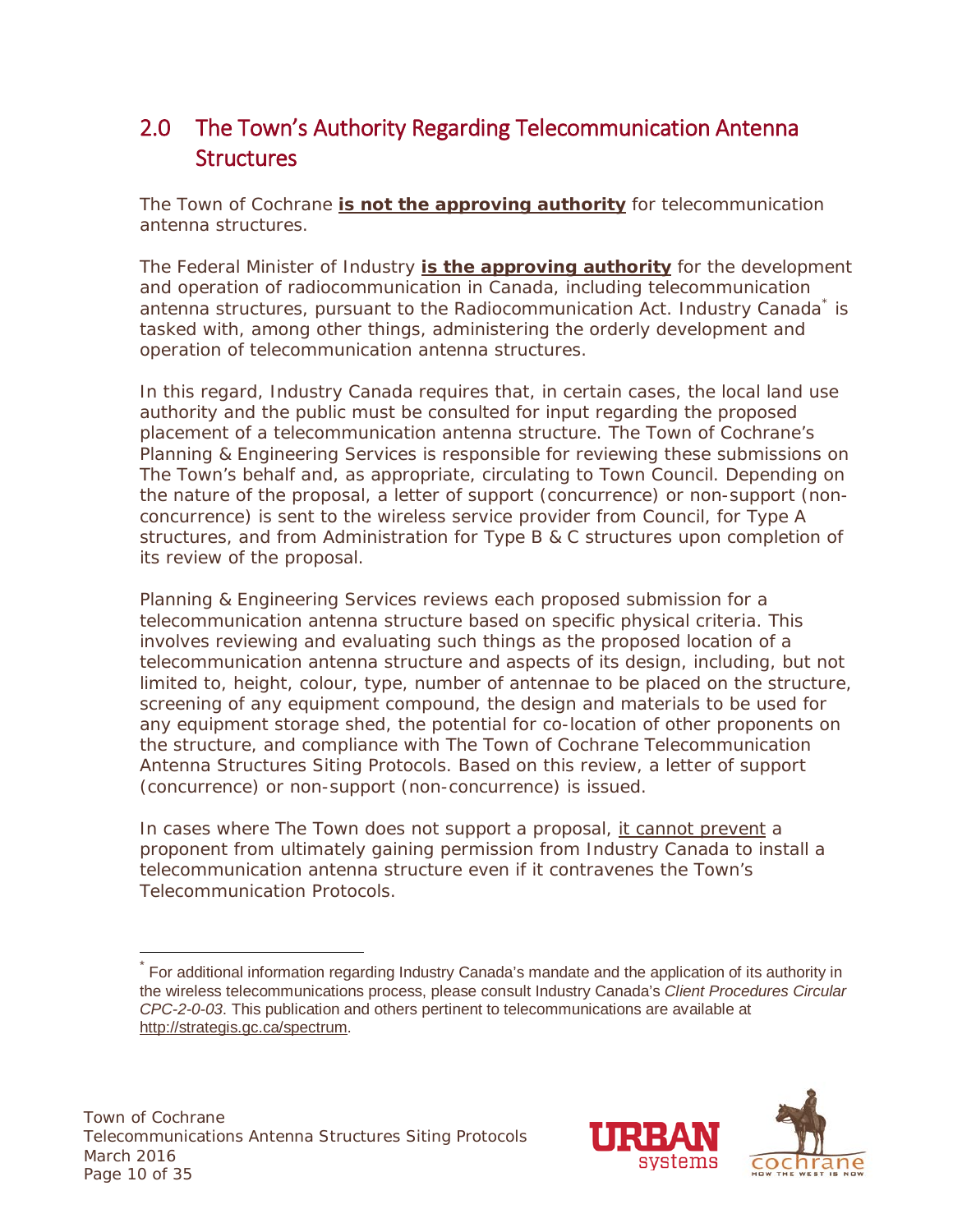# <span id="page-15-0"></span>3.0 The Town's Role at a Public Consultation Meeting

The Town of Cochrane performs three main functions at a public consultation meeting, including:

1. To scrutinize the consultation process:

- By observing how and what information is provided to the public by the proponent about the proposed telecommunication antenna structure and its intended location;
- By observing what questions arise from the public about the proposed installation;
- By observing what answers to these questions are provided by the proponent; and
- By observing how concerns and other issues regarding the proposed telecommunication antenna structure's placement are resolved.

2. To clarify the provisions of The Town's *Telecommunication Antenna Structures Siting Protocols* as required:

- By explaining the procedures regarding the notification process;
- By articulating what is expected in terms of resolving the issues brought forward at the meeting by the public;
- By communicating The Town's objective regarding the co-location of other proponents' antennas on existing and proposed telecommunication antenna structures; and
- By outlining the circumstances required for the issuance of a letter of concurrence or non-concurrence.

3. To explain The Town's role in the deployment of telecommunication antenna structures, which includes:

- Ensuring The Town's *Telecommunication Antenna Structures Siting Protocols* are followed;
- Evaluating each proposal based on specific criteria, reasoning and development guidelines;
- Confirming that the proponent has conducted and completed any follow-up work arising from a public consultation meeting; and
- Facilitating communication between other proponents regarding co-location arrangements.

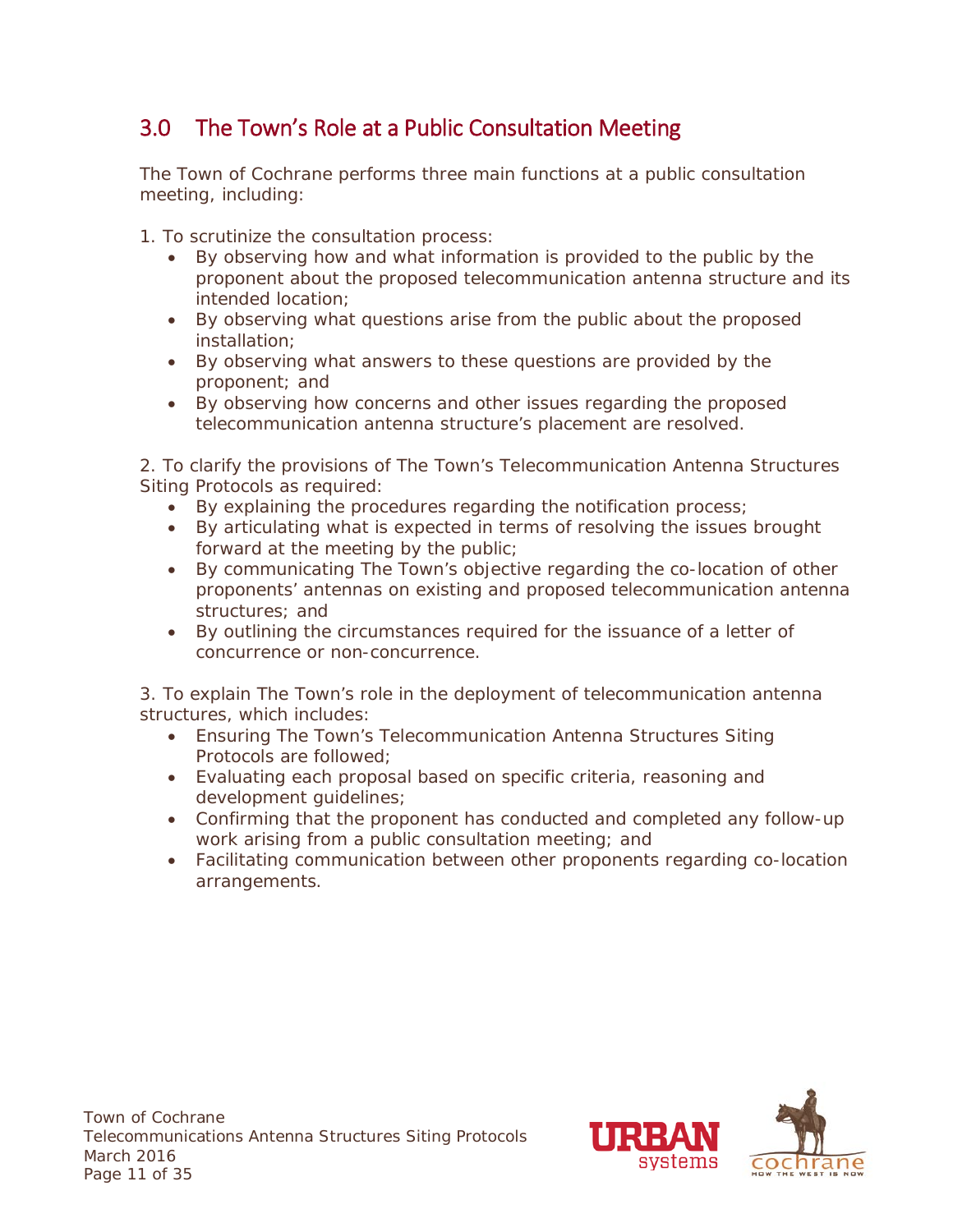# <span id="page-16-0"></span>4.0 The Town's Role in Reviewing a Telecommunication Submission

The Town of Cochrane reviews and evaluates each submission it receives for a telecommunication antenna structure. *Appendix A: Telecommunication Antenna Structure Decision Framework* provides an overview of how the Town will make decisions on proposed telecommunication antenna structures based on the criteria in this protocol. The specific elements and issues observed, reviewed, analyzed, evaluated and decided upon in reaching a decision to either support or not support a submission are predominantly, but not limited to, the following<sup>[\\*](#page-16-1)</sup>:

- Proposed location on municipal land, or in a community or area;
- Existing and proposed on-site uses and structures;
- Adjacent sites and their existing and proposed uses and structures;
- Co-location potentials on this site and on nearby sites with other existing or proposed telecommunication antenna structures;
- Compliance with the Town of Cochrane Telecommunication Antenna Structures Siting Protocols;
- Conformity with the Town's Municipal Development Plan policies regarding historic sites and environmentally sensitive areas; and
- Design aspects of the proposal, including:
	- height;
	- colour:
	- **type of structure;**
	- diameter (if a monopole or tri-pole);
	- $\blacksquare$  number of antenna arrays (including futures);
	- **shrouding of antenna arrays;**
	- potential for disguising or camouflaging;
	- screening of equipment compound and shelter(s);
	- $\blacksquare$  plans, arrangement, materials and colour of equipment shelters(s);
	- **IDECATED 10 IDEC IDEC I**
	- **access/egress to the facility;**
	- **impact on on-site parking facilities and vehicular movement;**
	- **impact on on-site garbage facilities;**
	- $\blacksquare$  impact on on-site utility R.O.W.s;
	- **•** proposed signage or other markings and lighting;
	- distance to other existing towers; and



<span id="page-16-1"></span>The Town of Cochrane does not assess any submission for a telecommunication antenna structure with respect to **health and radiofrequency exposure issues** or any other non-placement or nondesign related issues. Any questions or comments the public may wish to make regarding health issues related to cell phones, cell towers and radiofrequency exposure guidelines (Safety Code 6) should be directed to Health Canada on-line at healthcanada.gc.ca and to the proponent's representative. Industry Canada, Spectrum Management Operations Branch may also be contacted for information by phone at 403-292-4575 or by e-mail at [spectrum.calgary@ic.gc.ca.](mailto:spectrum.calgary@ic.gc.ca)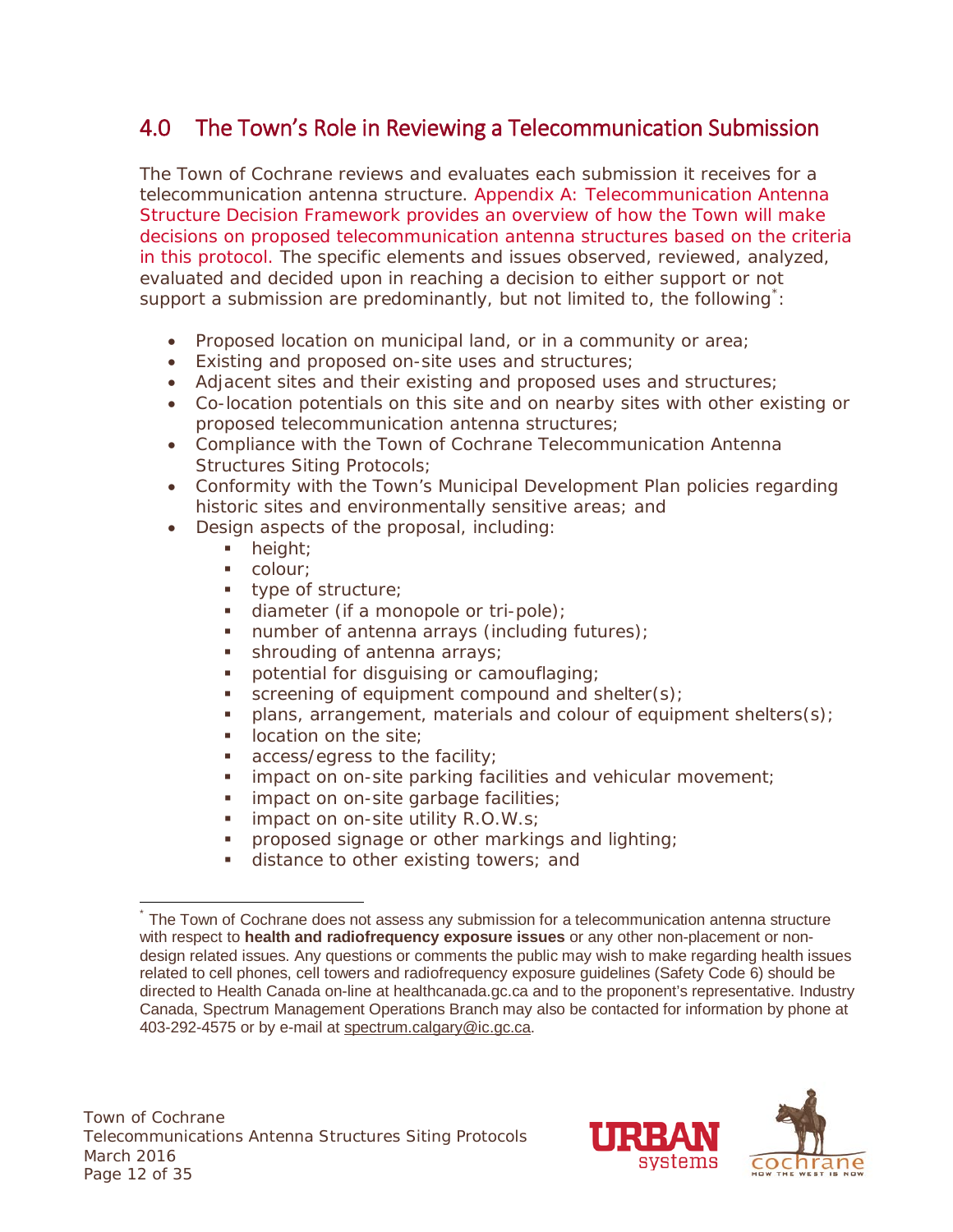removal of redundant structure(s) (if a re-build, replacement or colocation).

Prior to contacting the Town to make a submission for a telecommunication antenna structure (as outlined in Section 6.0 of the Protocols), proponents are encouraged to consider the information detailed in the location criteria set out in subsections 4.1, 4.2, 4.3, and 4.4 below.

## <span id="page-17-0"></span>4.1 Initial Contact with the Town of Cochrane

Prior to physically investigating an area for potential telecommunication antenna structure site locations, the Town of Cochrane requests that proponents provide Administration with a courtesy notification that locations in the community are being assessed for a telecommunication antenna structure site. The courtesy notification should include the location of the sites that are being assessed and site evaluation criteria. Upon review, the proponent may be asked to consider alternative locations to investigate.

# <span id="page-17-1"></span>4.2 Pre-Submission Consultation with the Town of Cochrane

Prior to submission, the Town of Cochrane requests that the proponent schedule a pre-submission consultation to identify preliminary issues of concern prior to making their submissions. In this regard, the pre-submission consultation should ensure the following factors are addressed:

- the submission type;
- the proposed telecommunication antenna structure location;
- potential alternative locations;
- evaluation criteria;
- the type and height of the proposed telecommunication antenna structure;
- documentation regarding the investigation of co-location potentials on existing or proposed telecommunication structures within 500 metres of the subject proposal;
- documentation regarding the offer for co-location on the proposed telecommunication antenna structure; and,
- the necessity for a public consultation meeting.

#### <span id="page-17-2"></span>4.3 Location Criteria for Developed Areas

The placement of telecommunication antenna structures in developed urban areas often raises concerns about aesthetics, property values and exposure to radio frequency electromagnetic fields created by these installations.

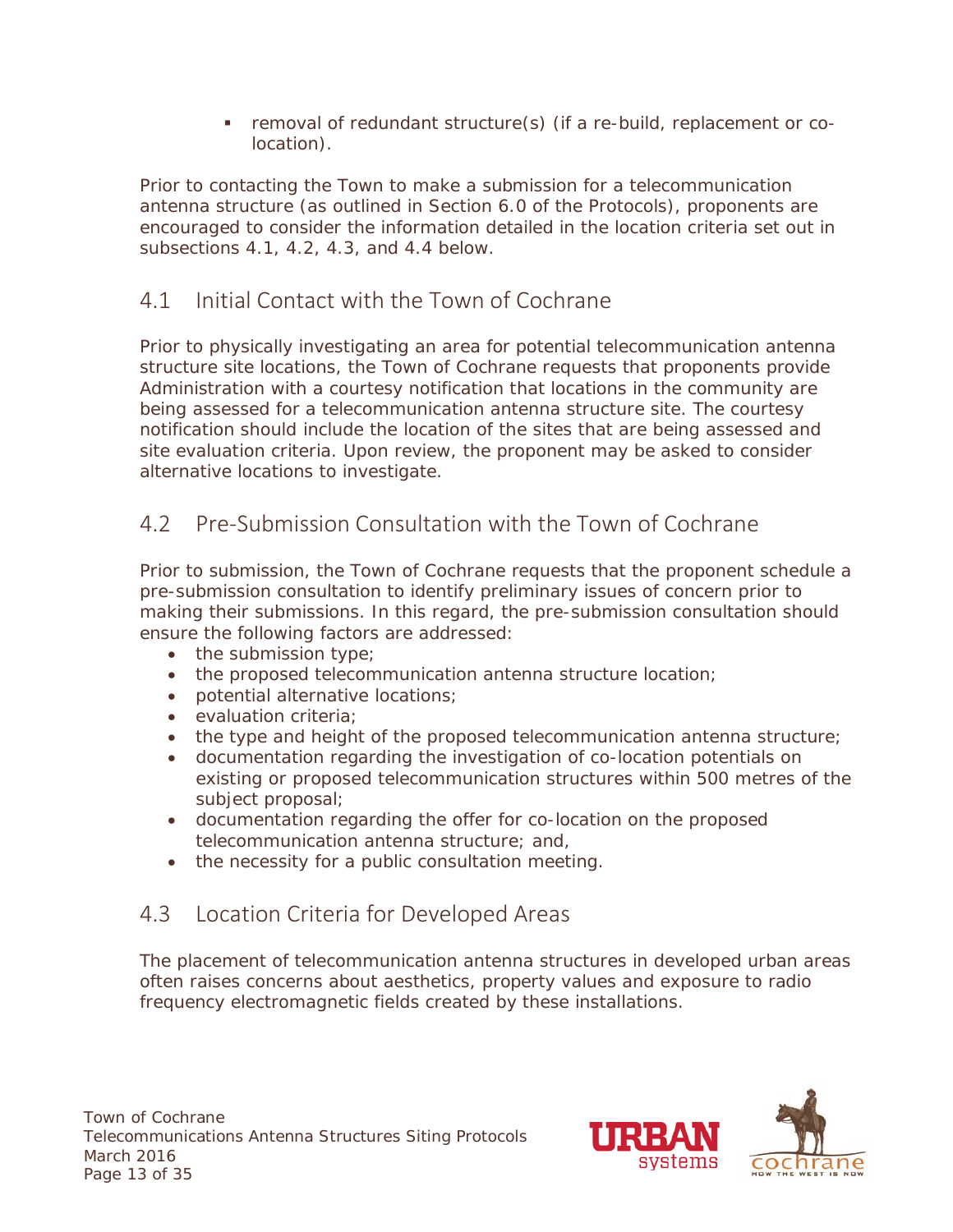With respect to aesthetics and property values, Section 8.0 of the Protocols encourages proponents to consider the use of disguised and camouflaged antenna structures wherever possible. The Town has also provided options regarding preferred built forms as a means to reducing the visual impacts telecommunication antenna structures may have on a community or neighbourhood.

Regarding health and radiofrequency (RF) exposure issues and limits for telecommunication antenna systems, these elements are regulated by Health Canada's Safety Code 6 guidelines. Health Canada's position is that there are no human health effects as long as the guidelines are followed.

The Town of Cochrane has neither the authority nor the medical/biological research expertise/capability to assess or evaluate any submission for telecommunication antenna structures with respect to RF and health issues. However, the Protocols provide guidelines for separation distances between residential uses (dwellings) and proposed telecommunication antenna structures (see subsection 8.6 of the Protocols).[\\*](#page-18-1)

# <span id="page-18-0"></span>4.4 Location Criteria for New/Greenfield Areas

For locations within the Town that have not yet been developed, proponents are strongly encouraged to select sites for the placement of their telecommunication antenna structures prior to development taking place. The Town promotes this course of action so that those purchasing properties in these newly developing areas will be able to make informed decisions based on an understanding of where telecommunication antenna structures are likely to be installed. $*$ 

Accordingly, The Town has established the following lists of preferred and discouraged locations for telecommunication antenna structure placement in new communities, as follows:

- a) Preferred Locations
	- **Municipally-owned lands**
	- Incorporated into community landmark or entranceway architectural features
	- Industrial and commercial areas



<span id="page-18-1"></span>Note: These separation distances are not based on any medical or scientific requirement, evidence or verification.

<span id="page-18-2"></span>Note: This should not be construed to mean that telecommunication antenna structures will be confined to these locations only. Changes in technology and increased demand for cellular phone service and data streaming may require additional sites in the community that cannot presently be determined.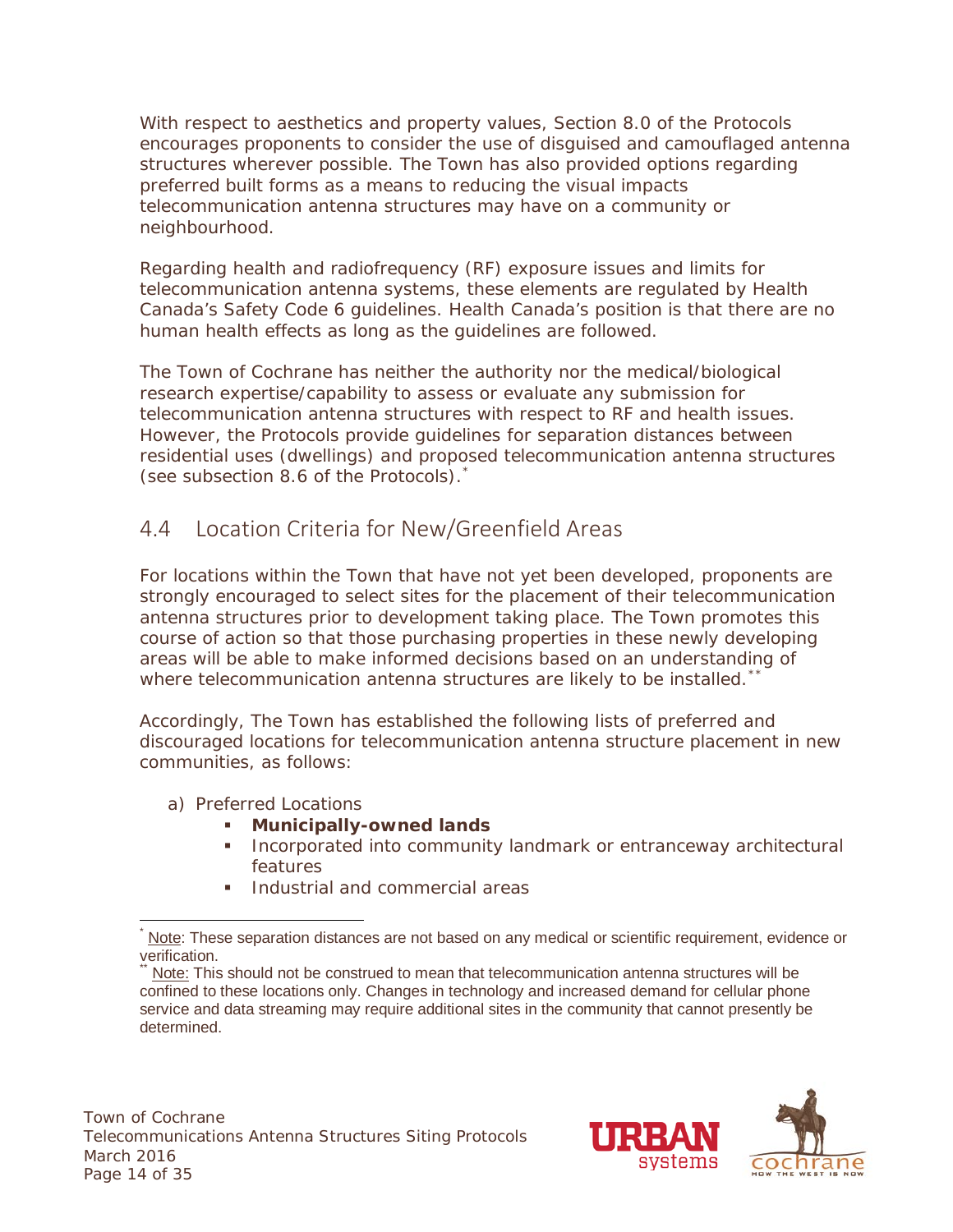- **Transportation and Utility Corridors**
- **IF In close proximity to similarly-scaled structures**
- Some institutional uses where appropriate, including, but not limited to, those institutions that require telecommunications technology, i.e.: colleges and universities
- Appropriate or innovative architectural features within developments
- Other non-residential areas considered appropriate by the Town of **Cochrane**
- Within or adjacent to parks, green spaces, golf courses and other recreational parcels, preferably incorporated into light standards for ball parks or parking areas
- b) Discouraged Locations
	- Close proximity to residences (see subsection 8.6 Residential Development Setback Guidelines)
	- **Ecologically significant natural lands**
	- Riverbank lands
	- **Sites of topographical prominence**
	- **Heritage areas**
	- Heritage structures (unless forming an integrated part of that structure's overall design through the use of camouflaging or other hidden stealth structures, features and forms)
	- **Pitched roofs (unless screened or housed to hide the antenna array)**
	- **Proximity to schools (towers should be no closer than 100 metres** away from the nearest portion of a school building or the nearest portable classroom, whichever is closer to the proposed installation)

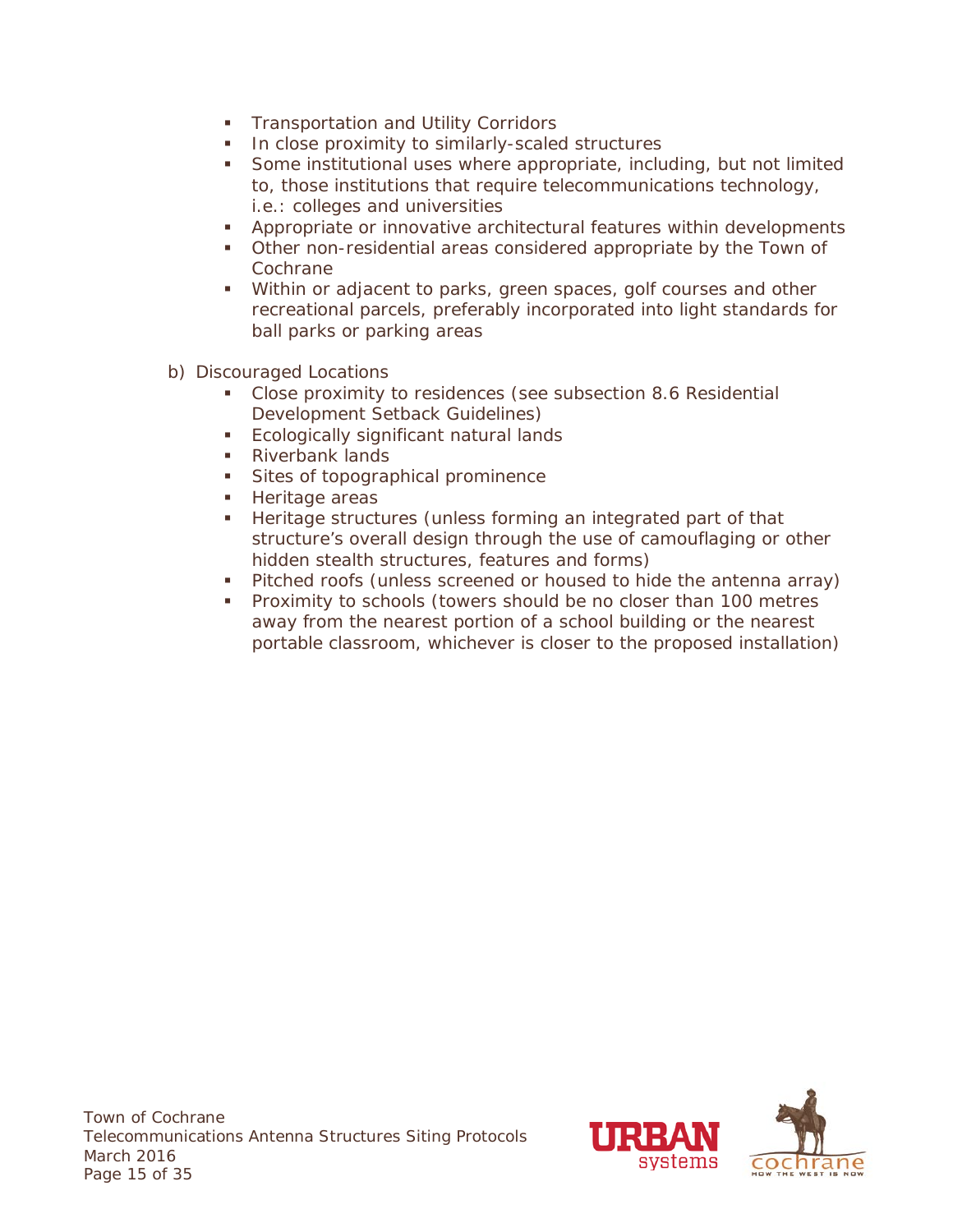# <span id="page-20-0"></span>5.0 Notification and Public Consultation Process

# <span id="page-20-1"></span>5.1 Notification Obligations When a Public Consultation Meeting Is Not Required

When a public consultation meeting is not required, pursuant to subsections 7.2, or 7.3 of the Protocols, a public notice shall be published in the all local newspapers for two consecutive weeks by the proponent in advance of a submission made to the Town of Cochrane for concurrence. The notification must read **PROPOSED CELLULAR INSTALLATION IN TOWN OF COCHRANE.** This notification must include:

- The proponent's name and contact information;
- The municipal address of the proposed location;
- A map identifying the proposed location;
- The type and height of the telecommunication antenna structure; and
- A brief explanation as to why a public consultation meeting is not required, including a statement describing the classification of the telecommunication antenna structure based on the Town's protocol.

## <span id="page-20-2"></span>5.2 Notification Obligations When a Public Consultation Meeting Is Required

When a public consultation meeting is required, pursuant to subsections 6.3, or 7.1 of the Protocols, a Notice of Public Consultation Meeting for the proposed telecommunication antenna structure siting shall be published in all local newspapers for two consecutive weeks by the proponent. The notification must read: **NOTICE OF PUBLIC CONSULTATION MEETING: PROPOSED CELLULAR INSTALLATION IN TOWN OF COCHRANE.** The notification must include:

- The proponent's name and contact information;
- The municipal address of the proposed location;
- A map identifying the proposed location;
- The type and height of the telecommunication antenna structure; and,
- Location and date of public consultation meeting;

Additionally, written notice shall be given by the proponent to Administration, who will notify Council and the appropriate Stakeholder Groups. The written notification shall include a copy of the plans for the structure and a copy of the Notice of Public Consultation Meeting. The proponent shall then undertake the Public Consultation Meeting process by conducting a public meeting prior to

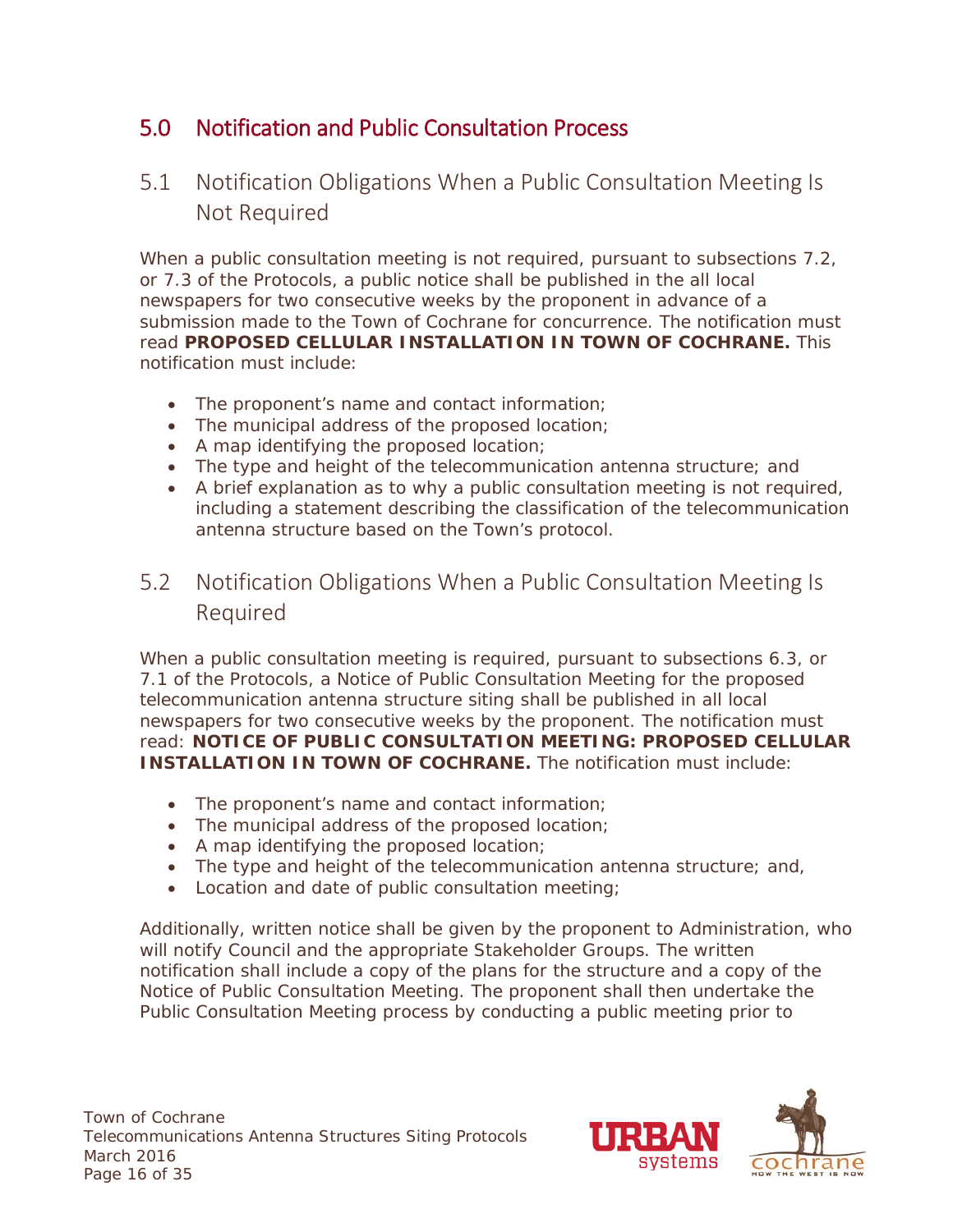making a telecommunication antenna structure submission to The Town of Cochrane in accordance with the provisions of subsections 5.4, 5.6, 5.7 and 5.8 of the Protocols.

# <span id="page-21-0"></span>5.3 Notification to Affected Residential Properties

Except as may be allowed in subsection 5.5 below, when a public consultation meeting is required pursuant to subsections 6.3, or 7.1 of the Protocols, notification of the proposed siting of a telecommunication antenna structure shall be sent by the proponent to all affected residential properties within a 300 metre radius of the proposed telecommunication antenna structure, including any that are located in an adjoining municipality. The Town of Cochrane will provide the Proponent with a map and a list of addresses of Affected Residential Properties. The measurement to determine the 300 metre distance shall be taken from the centre of the proposed structure. Where the 300 metre notification ring cuts through a multi-unit residential building or a residential block, notice shall be extended to the whole building or to all residential properties on the affected block face. In addition, for apartment buildings and condominium buildings, the proponent must provide notification to each dwelling unit in the building.

# <span id="page-21-1"></span>5.4 Exceptions to the Notification Area Requirement

The Town of Cochrane anticipates that, in certain cases, it may be reasonable to modify the 300 metre notification area. This may involve, but is not limited to, proposed telecommunication antenna structures where the location is separated and or buffered from residential properties within the 300 metre notification area by:

- significant or extensive topographical features;
- a major transportation or utility corridor;
- tall buildings that will block all or most of the proposed telecommunication antenna structure's visibility from those residential properties beyond them; or
- substantial tree cover that will b lock all or most of the proposed telecommunication antenna structure's visibility from those residential properties beyond them.

Any modification of the 300 metre notification area will be at the discretion of the Town of Cochrane and must be negotiated with the Town by the proponent at the pre-submission consultation stage.

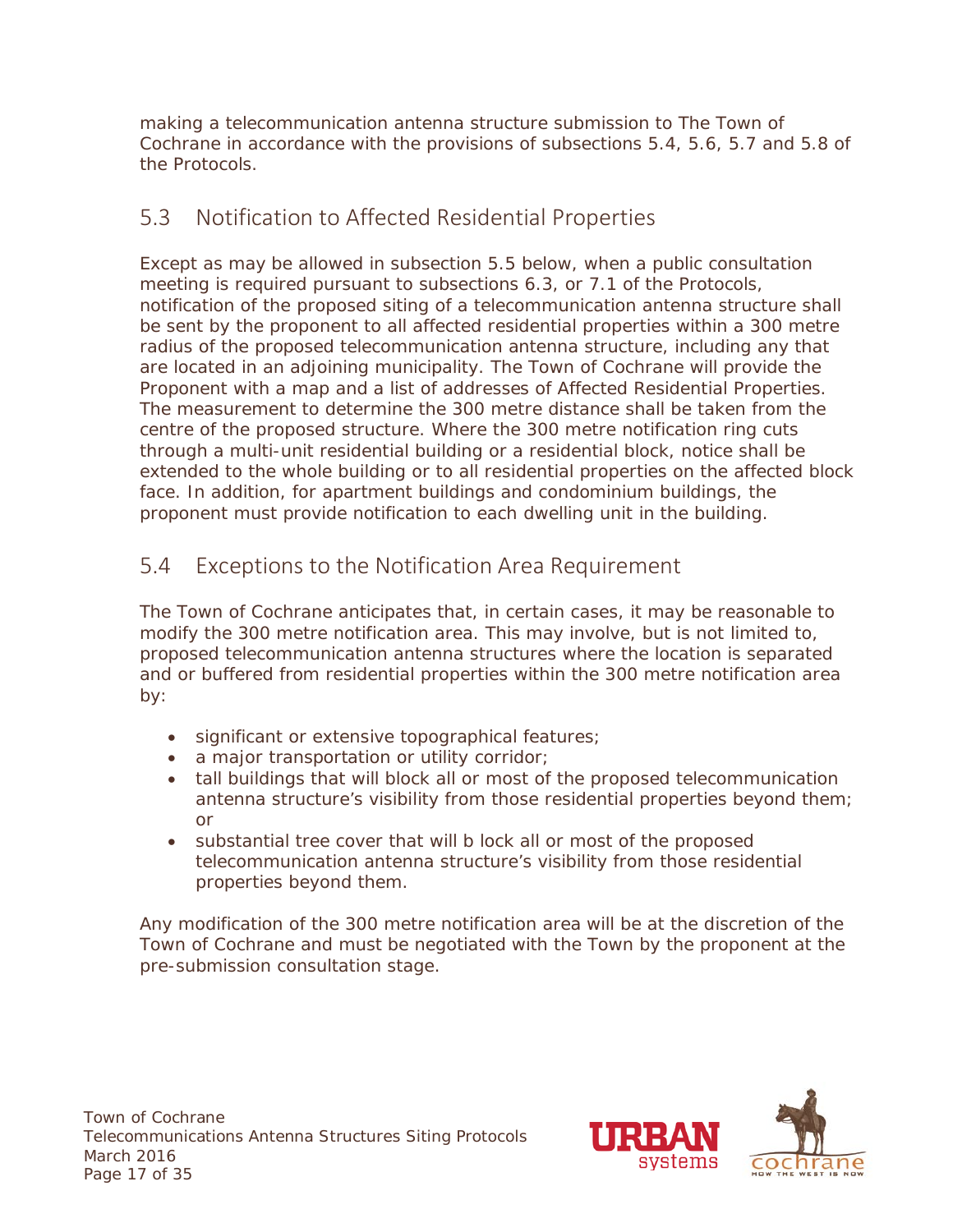# <span id="page-22-0"></span>5.5 Public Consultation Meeting Notification Method and Timing

When a public consultation meeting is required, the proponent shall issue a notification in written form in accordance with subsection 5.7 of the Protocols and deliver it, by registered mail or by hand delivery, to all affected residential properties within the notification area defined in subsection 5.3 of the Protocols. The notification must be delivered to the affected residential properties at least 14 days prior to the date of the public consultation meeting event. It is recommended that the proponent keep a log or similar record showing mail out or delivery dates, times and addresses in case of a dispute regarding the notification procedure.

#### <span id="page-22-1"></span>5.6 Public Consultation Meeting Notification Form and Content

A written public consultation notification shall be sent out in an envelope addressed to the "Occupant" and shall clearly show in bold type on the face of the envelope the statement: **A CELLULAR INSTALLATION IS PROPOSED WITHIN 300 METRES OF THIS RESIDENCE. YOU ARE INVITED TO A PUBLIC MEETING. INFORMATION IS ENCLOSED.** No advertisement shall be on the outside of the envelope. The notification shall include, as a minimum, the following information:

- $\bullet$  the date, time and place where the public meeting will be held;
- any agenda or itinerary for the meeting;
- the name and telephone number of the proponent's representative as a contact for the public;
- information about the size, type, location on the site and diameter of the proposed telecommunication antenna structure, as well as the number and type of antenna arrays to be mounted (such as pin wheel mounted, cluster mounted, etc.), including any potential for future antenna arrays and colocation opportunities; and
- any other material the proponent deems appropriate to best inform the public.

Details should also be provided to show the proposed telecommunication antenna structure and its associated equipment shelter(s) in context with the area immediately adjacent. In this regard, presentation of accurately scaled photographic simulations depicting the proposed facility and its environs is also recommended, but is not mandatory as part of the notice.

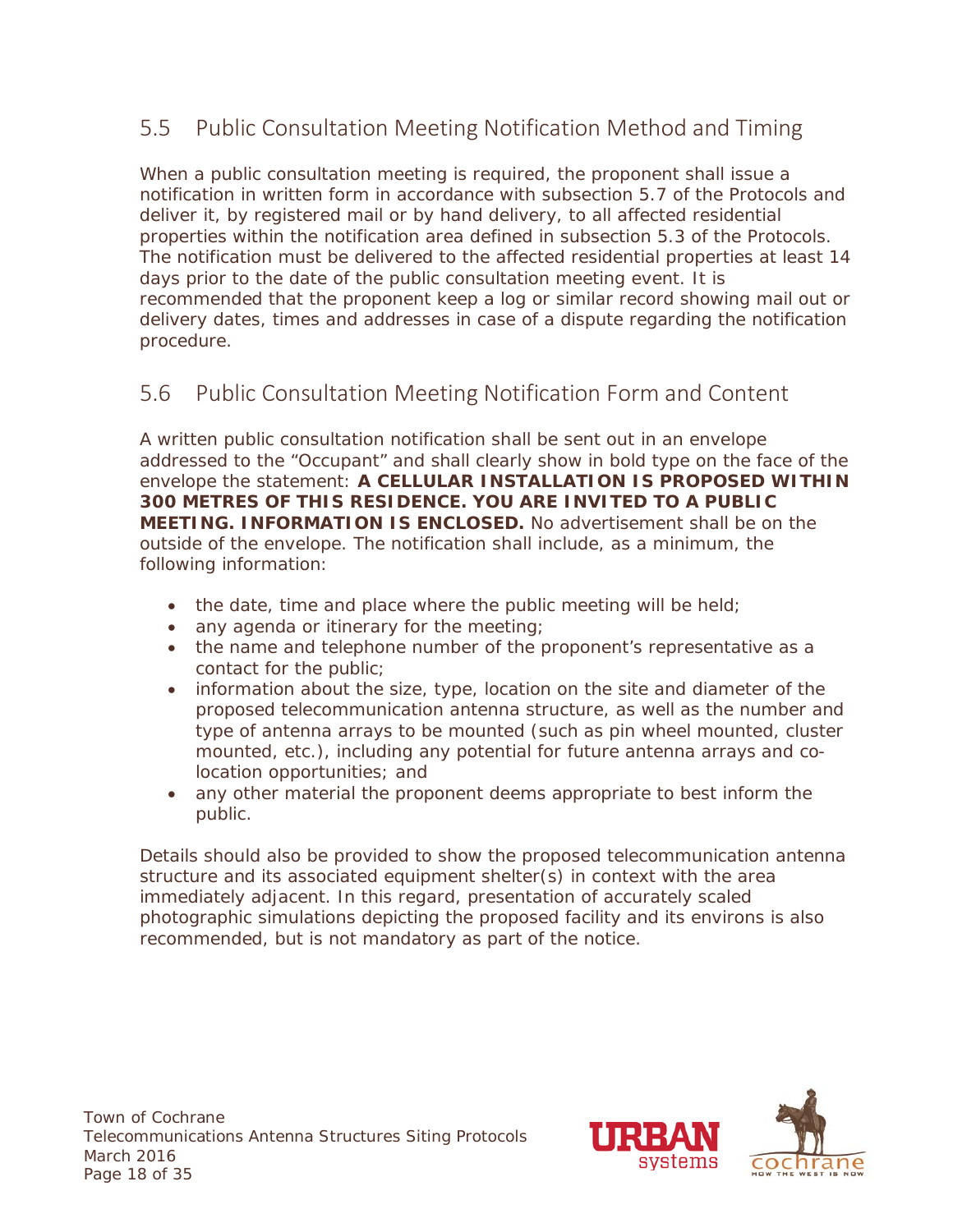# <span id="page-23-0"></span>5.7 Public Consultation Meeting Format

It is solely the responsibility of the proponent, at its own cost, to arrange, organize and conduct a public consultation meeting. At its discretion, the proponent may conduct the meeting in either a formal manner or an open house format. A formal meeting entails the public seated facing the proponent's representatives, who provide information concerning the proposed telecommunication antenna structure and answer questions about the proposal and telecommunications in general. An open house format involves a meeting with no formal seating provided and the public being free to walk through a series of displays providing information about the proposal and telecommunications in general and at which the proponent's representatives are available to discuss issues and answer questions in a one-on-one setting.

In either case, the Town of Cochrane advises the following basic information be provided at a public consultation meeting:

- the location of the telecommunication antenna structure;
- why/how the location was chosen;
- what other locations were considered and why they were not chosen;
- an aerial photograph or plan showing the proposed location of the telecommunication antenna structure, the notification area and the properties within the notification area that received a notice of the meeting;
- the height, type of telecommunication antenna structure, colour, materials, type and number of telecommunication antennas (including futures) and co-locations;
- a site plan showing where on the property the telecommunication antenna structure will be situated;
- plans showing the design and appearance of the telecommunication antenna structure and any equipment shelters, cabinets, compounds, fencing and landscaping to be provided as part of or in support of it;
- accurately scaled photographic simulations showing the property with and without the telecommunication antenna structure in place;
- the name, phone number, e-mail address and fax number of a contact person employed by the proponent;
- health and safety information regarding radio frequency transmission (Safety Code 6);
- technical information regarding radio frequency transmission as it relates to cell phone and cell tower functions;
- the time frame within which questions, concerns and comments will be received and addressed by the proponent after the meeting and prior to making a submission to The Town of Cochrane; and

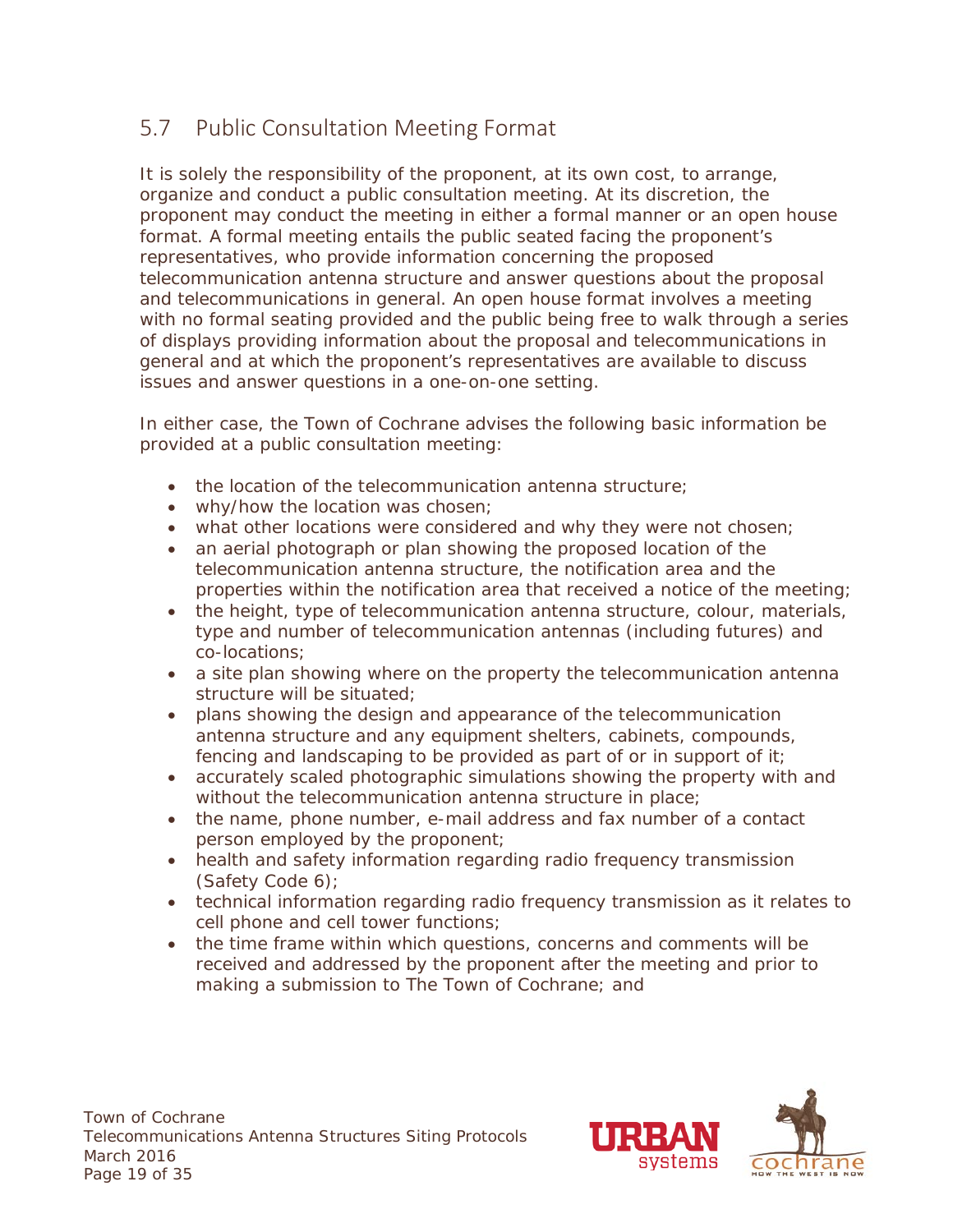• any other material that the proponent considers important to best inform the public regarding its proposal.

# <span id="page-24-0"></span>5.8 Town's Role in the Public Consultation Meeting

As stated in Section 3.0, the Town will not conduct the consultation meeting, however, the Town will be present at all public consultation meetings in order to ensure that all proponents follow the protocols and provide accurate information to affected residents and community members. During consultation meetings, the Town will clarify provisions relating to these protocols and will explain the Town's role in the process, as needed.

# <span id="page-24-1"></span>5.9 Proponent Obligations after the Public Consultation Meeting

Following a public consultation meeting, the proponent must respond to any concerns or issues arising from it. It is recommended that 14 days be allowed to ensure time for receiving and responding to any concerns from the public arising as a result of the meeting. Subsequently, the proponent may proceed with a submission to the Town of Cochrane.

# <span id="page-24-2"></span>5.10 Documenting the Public Consultation Meeting

Where a public consultation meeting has been conducted and the proponent proceeds with a telecommunication antenna structure submission, a brief containing the names and addresses of all attendees at the public consultation meeting must be included. A copy of any agenda, presentation, minutes or similar record may also be included at the proponent's discretion; however, the brief must document the topics discussed, concerns raised, resolutions reached and, where arising, any outstanding issues that could not be resolved. The proponent must demonstrate how the issues have been addressed and subsequently resolved or, where issues have not been resolved, the brief must explain why.

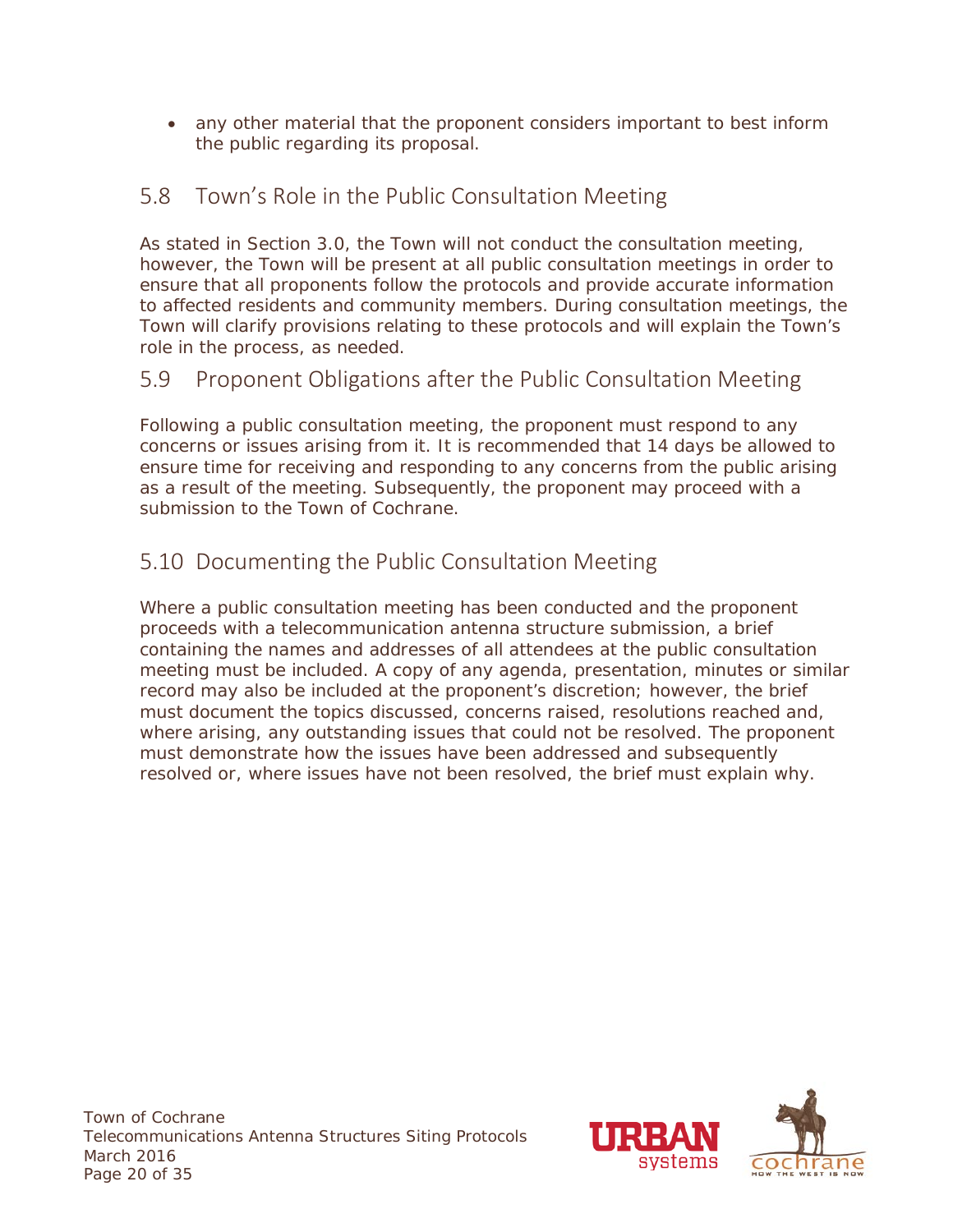# <span id="page-25-0"></span>6.0 Submissions to the Town of Cochrane

## <span id="page-25-1"></span>6.1 Submission Content Requirements

The details provided by a proponent in support of a submission to The Town of Cochrane for a proposed telecommunication antenna structure must include all of the following information and materials for the submission to be considered complete:

- the type of telecommunication antenna structure being proposed;
- a completed copy of the Telecommunication Antenna Structure submission form, including an address for the proposed location of the telecommunication antenna structure;
- a letter of authorization from the registered property owner of the land, their agent, or other person(s) having legal or equitable interest in the land. Where an agent is authorizing the use on the property, proof verifying the agent's authority must be submitted;
- the proponent's name, company name and address, phone and fax numbers;
- colour photographs showing the proposed location of the telecommunication antenna structure as well as immediate surroundings;
- the appropriate submission fee (available from the Town of Cochrane at 403-851-2500 or on-line at www.cochrane.ca);
- where applicable, a brief or report documenting any pre-submission consultation or meeting between the proponent and the Town, or any Stakeholder Groups;
- a brief, or report documenting the public consultation meeting required for the telecommunication antenna structure where required by the Protocols;
- evidence of public notification in all local newspapers for two consecutive weeks, where required by the Protocols;
- copies of correspondence documenting notification to affected residential properties, if applicable, and Stakeholder Groups, as required;
- copies of **correspondence documenting co-location information** pursuant to subsection 9.3 of the Protocols (this is a must have and the 30 day submission processing period will not commence unless and until this information is provided to The Town);
- three (3) copies of a site plan, drawn to a readable and measurable scale, showing:
	- o north arrow;
	- o municipal address and assigned Town address;
	- o legal address (plan/block/lot);
	- o property lines with adjacent streets and lanes;

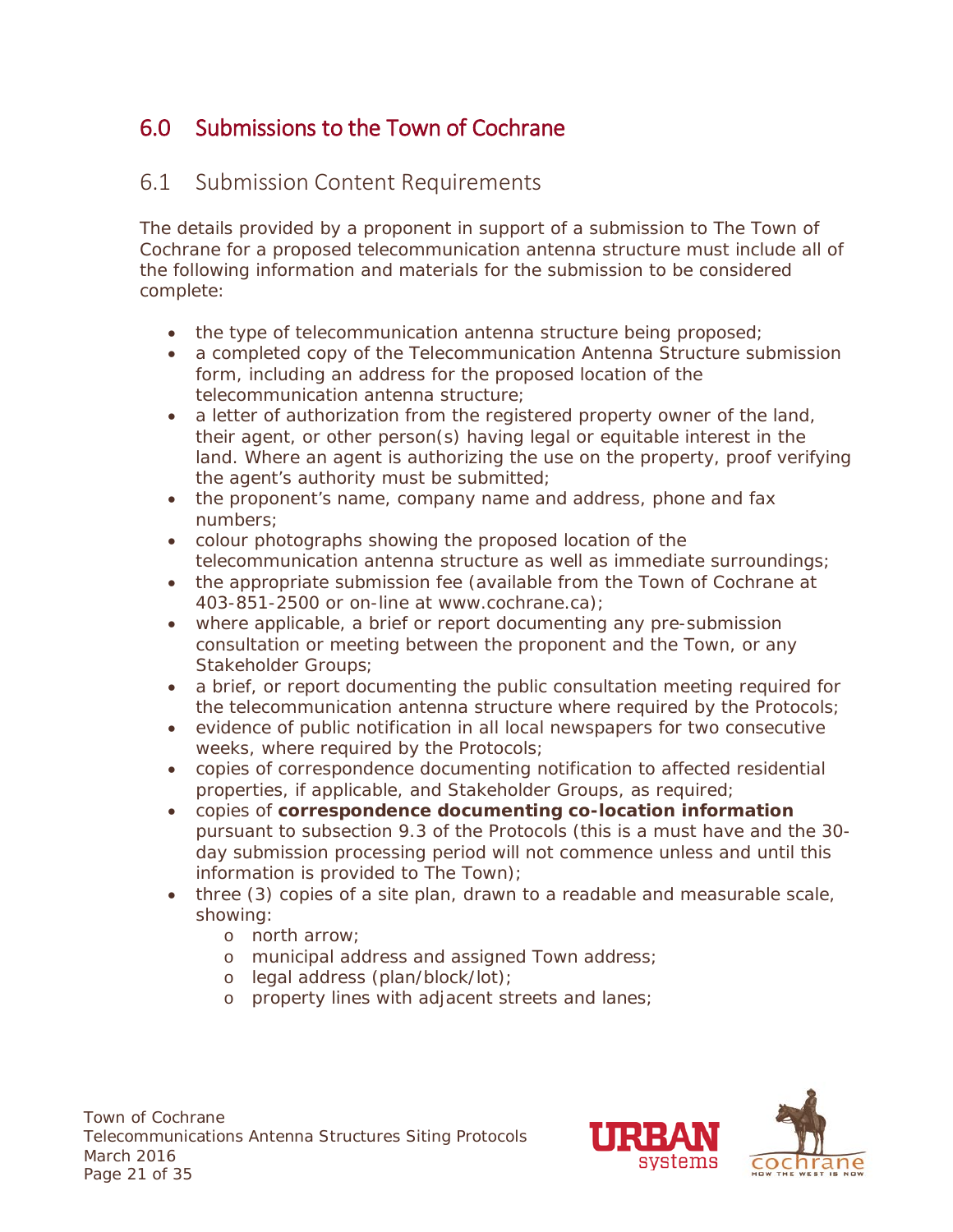- o location of the antenna structure and any support buildings, including their dimensions;
- o location of existing buildings on the site and access to the site;
- o existing and proposed landscaping, fencing, screening;
- o distance to the nearest residential property (or residential district if no dwellings are existing yet);
- o elevation drawings showing all sides of the antenna structure;
- o proposed colour, material, diameter and height; and
- any other additional information or material the Administration determines to be necessary and appropriate to properly evaluate the proposed submission.

# <span id="page-26-0"></span>6.2 Submission Processing Time Period

Except as set out in subsections 6.3 and 7.2 of the Protocols, the Town of Cochrane will render a decision of either concurrence or non-concurrence within 30 days of receiving a complete telecommunication antenna structure submission.

# <span id="page-26-1"></span>6.3 Extending the Submission Processing Time Period

The 30 day processing time period may be extended by the proponent or Town of Cochrane, through mutual consent, when:

- council meeting scheduling conflicts with the 30-day submission processing time period;
- further negotiations are deemed by either party to be required;
- additional notification is deemed by either party to be required; or
- a public consultation meeting that was not initially thought to be required is determined by The Town of Cochrane to be necessary.

#### <span id="page-26-2"></span>6.4 Concurrence

When a submission is given concurrence, the proponent will receive a letter of concurrence and a set of the drawings stamped *Concurrence Rendered on This Plan* from The Town of Cochrane documenting its decision. A copy of the letter will also be sent to Town Council for information purposes. If applicable, in those cases involving Type A and Type B submissions, Stakeholder Groups will also receive written notification of the concurrence, including a set of drawings stamped as noted above.

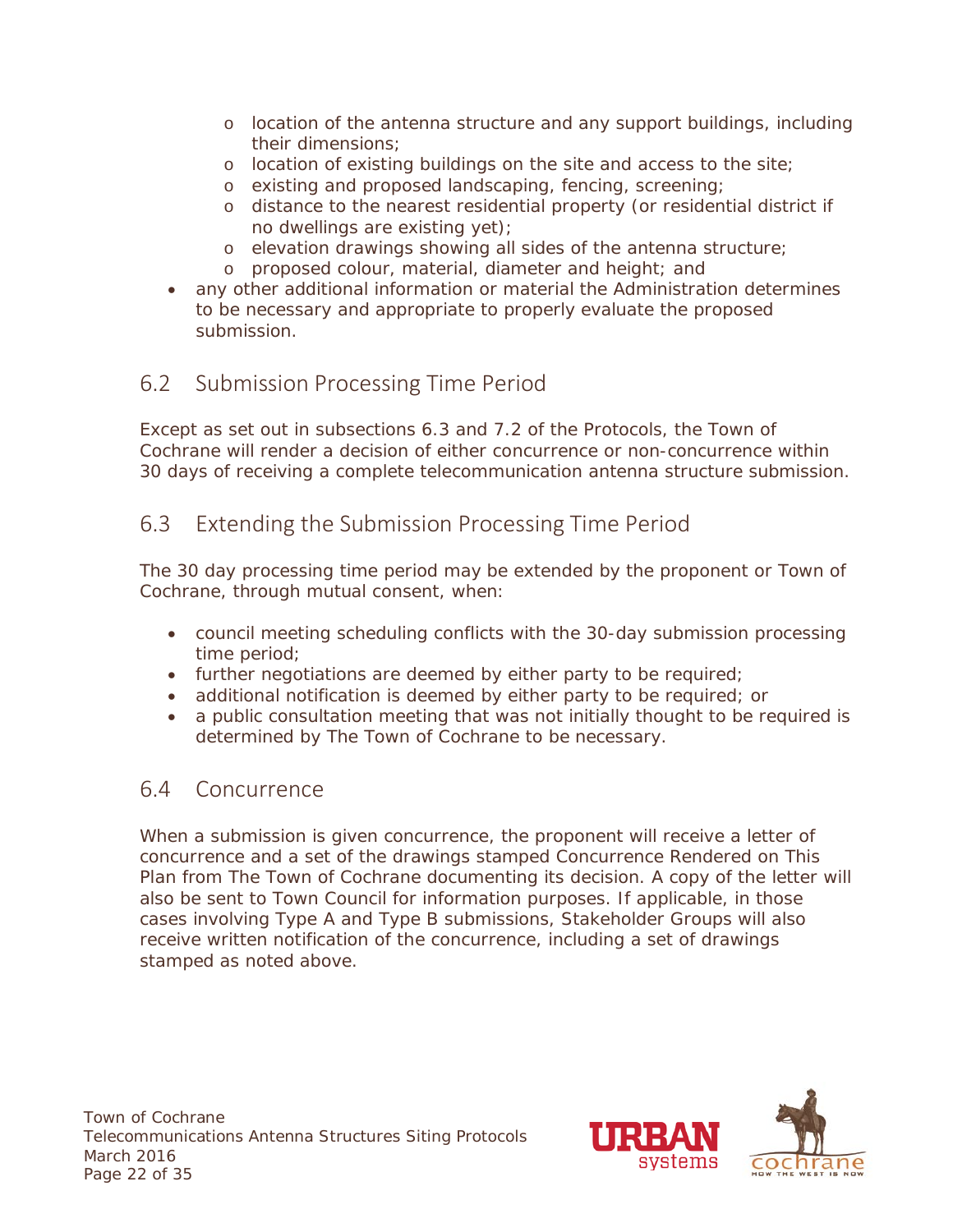#### <span id="page-27-0"></span>6.5 Non-Concurrence

When a submission is given a non-concurrence decision, the proponent will receive a letter of non-concurrence and a set of drawings stamped *Non-Concurrence Rendered on This Plan* from The Town of Cochrane documenting its decision. The Town of Cochrane will provide reasons for its position and a copy of the letter will also be sent to Town Council for information purposes. If applicable, in those cases involving Type A and Type B submissions, Stakeholder Groups will also receive written notification of the non-concurrence, including a set of drawings stamped as noted above. The Town of Cochrane will also send a copy of the non-concurrence letter to Industry Canada for information purposes.

#### <span id="page-27-1"></span>6.6 Rescinding a Concurrence

If, following the issuance of a concurrence, it is determined by The Town of Cochrane that the submission contains a misrepresentation or a failure to disclose all of the pertinent information regarding the proposal, or the plans and conditions upon which the concurrence was issued have not been complied with, and a resolution cannot be reached to correct the issue, The Town may rescind its concurrence. Notification of any such action will be given in writing to the proponent and to Industry Canada and will include the reason(s) for the rescinding of its concurrence.

#### <span id="page-27-2"></span>6.7 Duration of a Concurrence

Concurrence is valid for two years from the date it was issued by the Town of Cochrane. If construction has not commenced within this time period, the concurrence expires and a new submission and review process, including a public consultation (where required by these Protocols) is necessary prior to any construction occurring. For the purpose of these Protocols, construction will be deemed by the Town to have commenced when the preparation of a base for a telecommunication antenna structure has been physically initiated on the site concurrence was issued for, or an existing telecommunication antenna structure is about to be altered in any way in preparation of an increase in height to that structure.

If construction has not commenced after one year from the date the concurrence was issued, the Town requests that the proponent send a written project update outlining construction targets to Town Administration. Town Administration will notify Council and the appropriate Stakeholder Groups, as needed, and the Town may require the proponent to publish the notification in the Town newspapers for

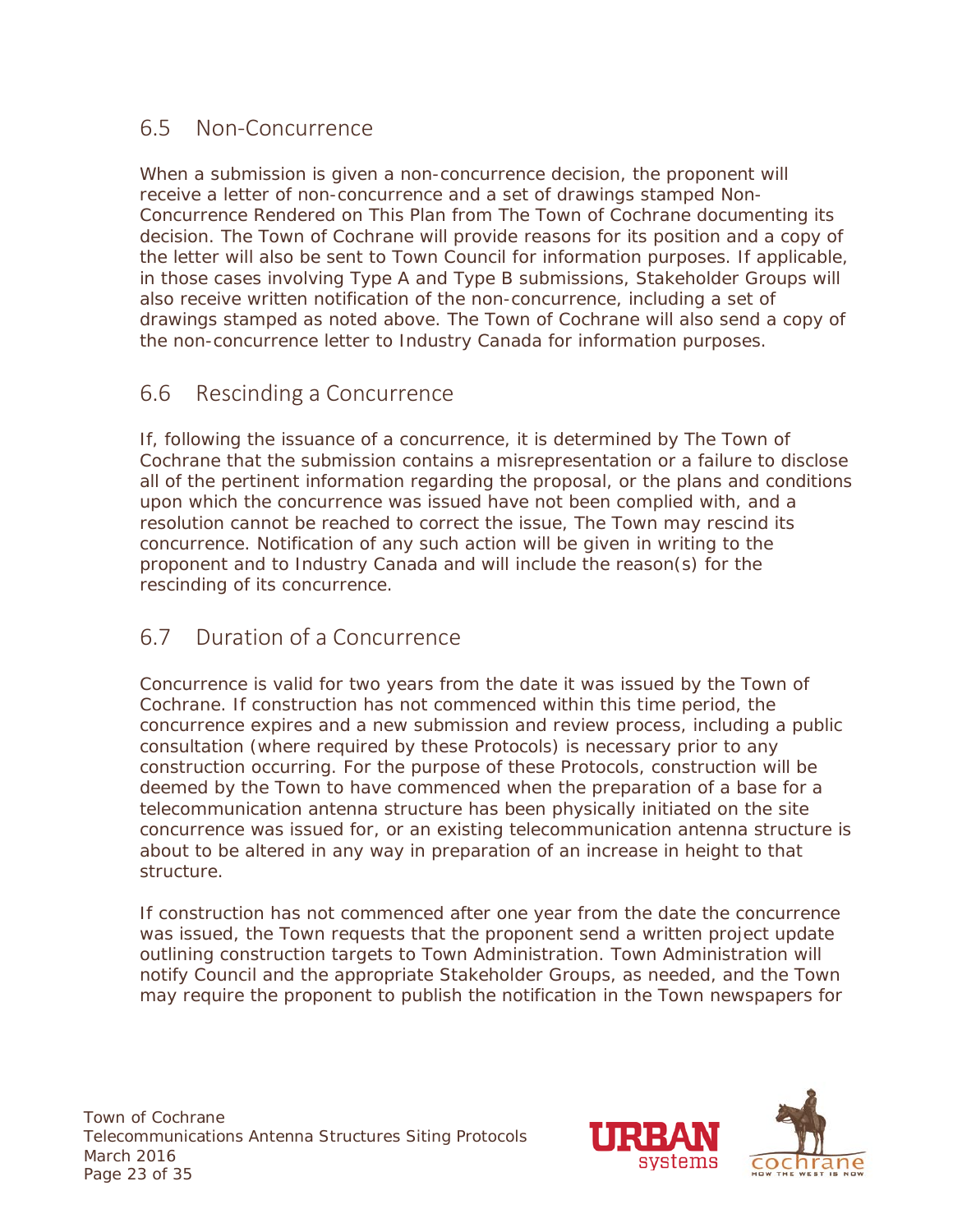two consecutive weeks. Thereafter, the proponent shall provide written project updates on a semi-annual basis.

Additionally, once the work to erect the structure is about to start, the proponent shall send written notification of an intent to construct addressed to Administration. This notification should be sent 60 days prior to any construction commencing. Town Administration will notify Council and the appropriate Stakeholder Groups, as needed, and the Town may require the proponent to publish the notification in the Town newspapers for two consecutive weeks.

An extension of up to one year may be granted at the discretion of the Town. After three years from the first statement of concurrence, a new submission must be made by the proponent.

## <span id="page-28-0"></span>6.8 Transfer of Concurrence

Once concurrence has been issued, that concurrence may be transferred from the proponent that initially received the concurrence (the original proponent) to another proponent (the current proponent) without the need for further consultation with the Town or the public, provided that:

- all information gathered by the original proponent in support of obtaining the concurrence from the Town, including correspondence and information arising from the public consultation meeting, is also transferred to the current proponent to substantiate the concurrence;
- the structure for which concurrence was issued to the original proponent is what the current proponent builds\*; and
- construction of the structure is commenced within two years of the date the concurrence was issued, not two years from when the current proponent obtained the concurrence from the proponent to whom it was originally issued.

**\*Note:** if the structure will be shorter than what the concurrence was originally issued for, it will not be necessary to obtain a new concurrence or conduct a public consultation. However, the Town must be notified in writing of this change. If the structure is to be increased in height, or changed (as an example from a monopole to a tri-pole), then the current proponent must make a new submission to the Town, undertake a public consultation following the provisions set out in Section 5.0 of these Protocols and obtain a new concurrence prior to any construction taking place.

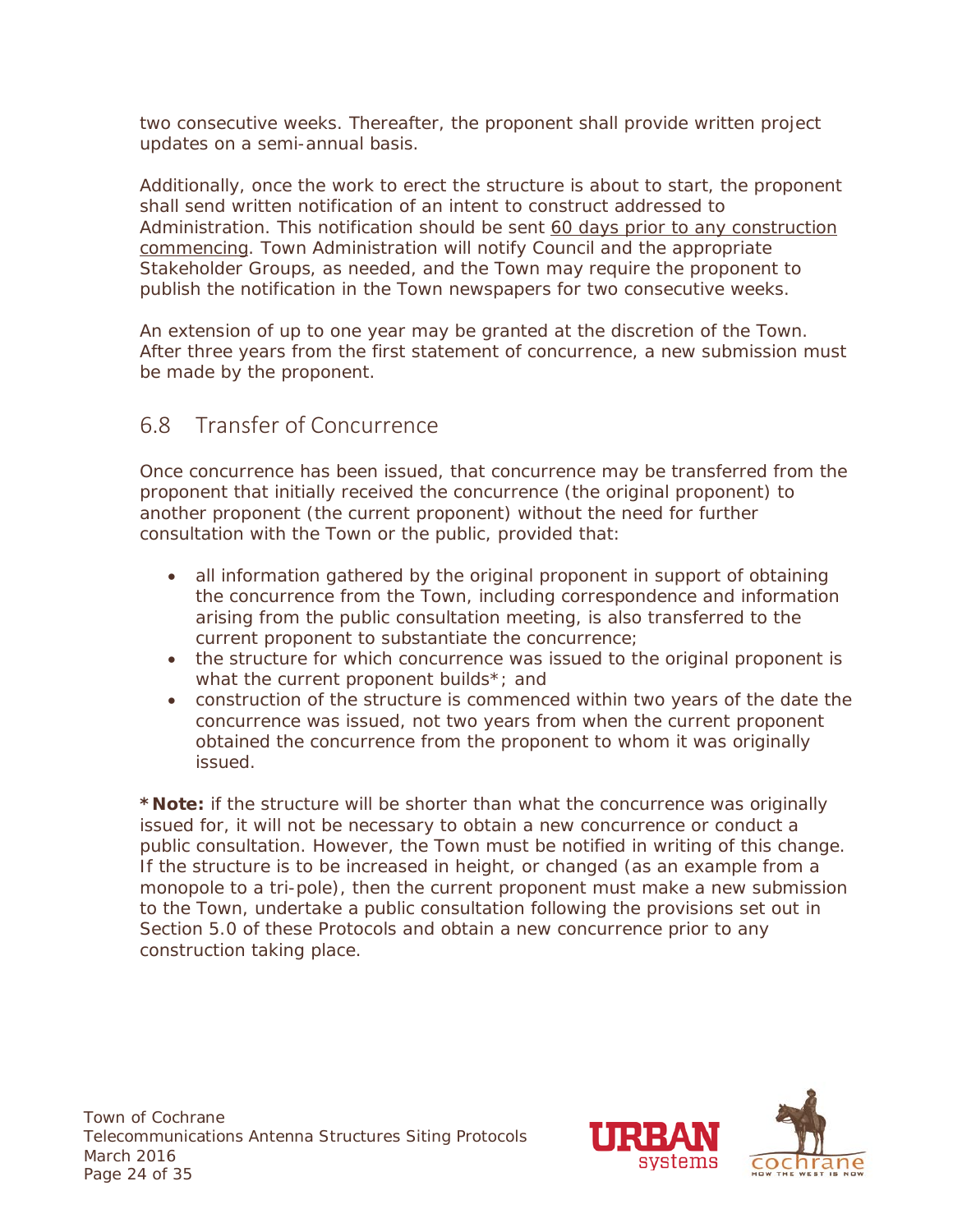# <span id="page-29-0"></span>7.0 Submission Categories

The Town of Cochrane recognizes that different types of telecommunication antenna structures may create different magnitudes or degrees of impact and concern within the community and on the existing built environment of the town in general. Consequently, the Town has grouped the various types of telecommunication antenna structures into three main categories with the objective of making the assessment and evaluation of these types of submissions more efficient and functional with respect to procedures, actions required and processing times. All types of telecommunication antenna structures are encouraged to be installed on municipally-owned land.

# <span id="page-29-1"></span>7.1 Type A Submissions

Type A submissions involve those telecommunication antenna structures deemed by the Town of Cochrane to have potential impacts on or concerns for the community or the environment, that are proposed:

- on towers of any height  $\check{\phantom{\phi}}$  to be placed within 200 metres of any residential development or residential district (said 200 metres to be measured from the centre of the base of the proposed structure);
- on towers of any height to be placed in areas of environmental, historic, strategic or operational importance or sensitivity, at the discretion of Town Administration. The proponent should refer to all municipal plans and policies for direction regarding sensitive areas.
- to increase the height of an existing tower by more than 25% of the existing height; and
- on any other telecommunication antenna structure not identified as a Type B or a Type C submission structure, excluding Amateur Radio Antenna Structures which are not governed by these Protocols.

A copy of each Type A submission received will be forwarded by the Administration to Council for information and decision-making purposes. Type A submissions may also be forwarded to the Cochrane Planning Commission and Stakeholder Groups at the discretion of Town Administration. A public consultation meeting, conducted prior to making a submission to the Town, will be required pursuant to the provisions set out in Section 5.0 of the Protocols. A Notice of Public Consultation Meeting will be posted in the Town newspapers and a



<span id="page-29-2"></span> $\overline{a}$ \* The measurement to determine the height of any proposed or existing tower shall be taken **from the ground**, not the top of any base upon which the tower may sit, and extends **to the highest point of the tower** which includes any GPS or antenna array, lightening rod or other attached device.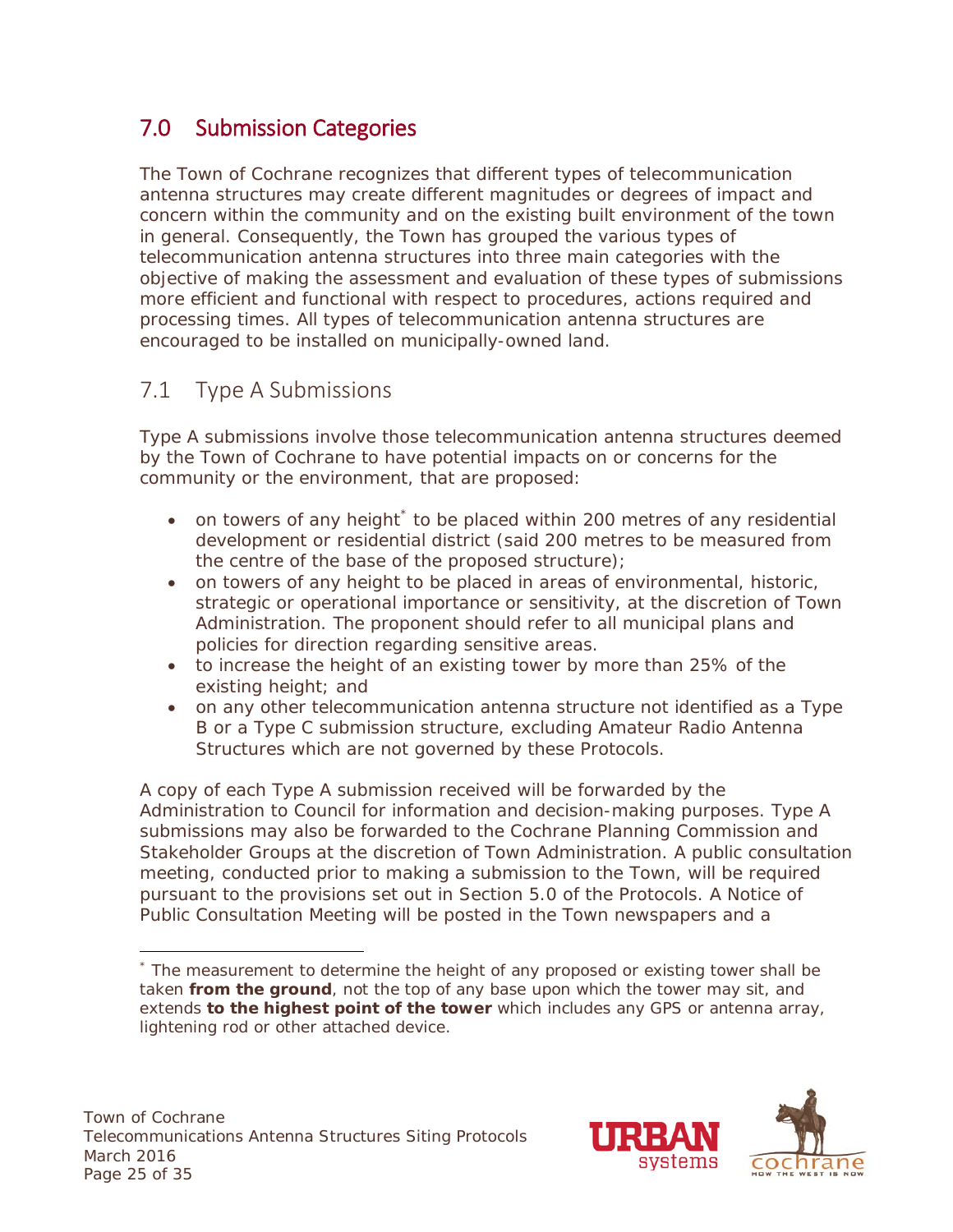notification letter will be delivered to affected residential properties and all other landowners within the notification zone. The Town of Cochrane recommends at least a two week interval between the date of the public consultation meeting and making a submission to the Town to ensure time for post-consultation inquiries and comments to be received from the public and answered by the proponent. Type A submissions will be processed by the Town of Cochrane within 30 days of receipt of a complete telecommunication antenna submission.

# <span id="page-30-0"></span>7.2 Type B Submissions

Type B submissions include those telecommunication antenna structures considered by the Town of Cochrane to have low or no adverse impacts or concerns with respect to the community or the town in general. Type B structures are encouraged to be installed on municipally-owned land. These include proposed telecommunication antenna structures in such locations as:

- on roof tops of high rise buildings (Note: the roof top should be higher than any adjacent residential development(s) or a public consultation may be required at the discretion of the Town of Cochrane);
- on street light poles;
- on parking lot light poles;
- on existing utility towers and similar structures as determined by the Town of Cochrane; and
- on towers less than 15 metres in height that are not identified as a Type A telecommunication antenna structure in subsection 7.1 of the Protocols.

A copy of each Type B submission received will be forwarded by the Administration to Council and appropriate Stakeholder Groups for information purposes only. A public consultation meeting will not be required, however, a notice will be posted in the Town newspapers for informational purposes. Type B submissions will be processed by the Town of Cochrane within 14 days of receipt of a complete telecommunication antenna submission.

#### <span id="page-30-1"></span>7.3 Type C Submissions

Type C submissions primarily apply to proposals for those telecommunication antenna structures that will have a limited operational time frame and no or negligible adverse impacts on the community, the environment or the existing urban fabric of the town in general, as determined by the Town of Cochrane. This category also includes the addition of telecommunication antenna structures to an existing tower (co-location) in specific circumstances, and emergency telecommunication antenna structures.

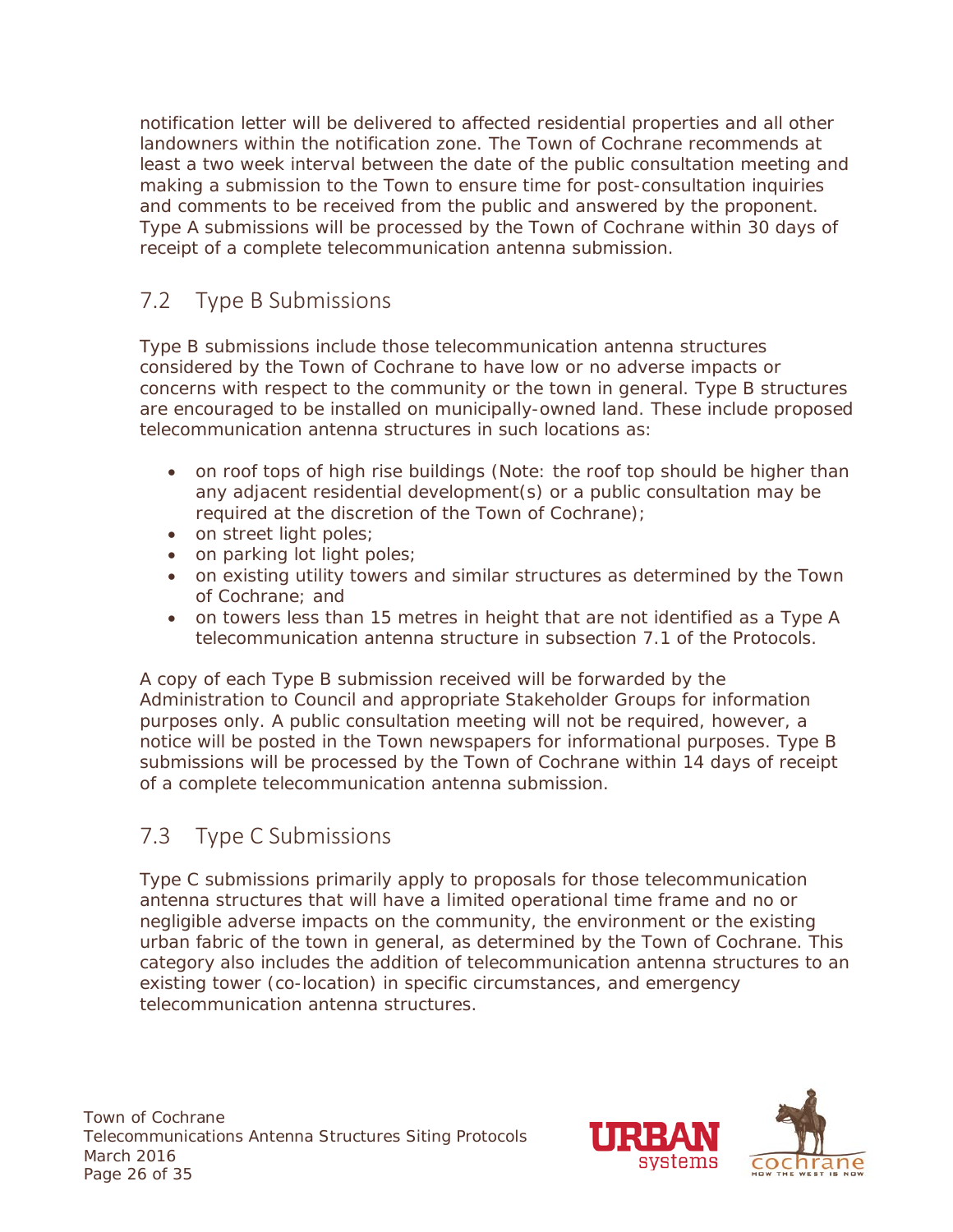Type C submissions include:

- a temporary telecommunication antenna structure, including a Cell on Wheels (COW), for a duration of no longer than 3 months;
- a time extension request for an existing temporary telecommunication antenna structure or COW to remain in place beyond the initial 3 month duration limit. Any time extension granted may be a maximum of three (3) additional months;
- a telecommunication antenna structure to be used for a special event;
- a telecommunication antenna structure to be used for an urgent situation or emergency event;
- the co-location of a proponent's telecommunication antennas on an existing tower where an increase in tower height is not required; and
- the addition of new shelters, cabinets and other similar enclosures or compounds required to house a proponent's equipment associated with the telecommunication antennas being connected to an existing telecommunication antenna structure.

The proponent will submit a written notification to the Town of Cochrane for information, allowing 10 days for response time prior to installing any proposed Type C telecommunication antenna structure or commencing a time extension for an existing Type C telecommunication antenna structure within the Town. If an extension longer than 3 months is required, the proponent will be required to make a submission under Sections 7.1 or 7.2. Type C telecommunication antenna structures used to provide service during an emergency event may be installed without submitting a written notification to the Town of Cochrane and are excluded from the 10 day period requirement. As a courtesy, the Town encourages a verbal notification in these circumstances, to be completed within 24 hours of the deployment of the telecommunication antenna structure.

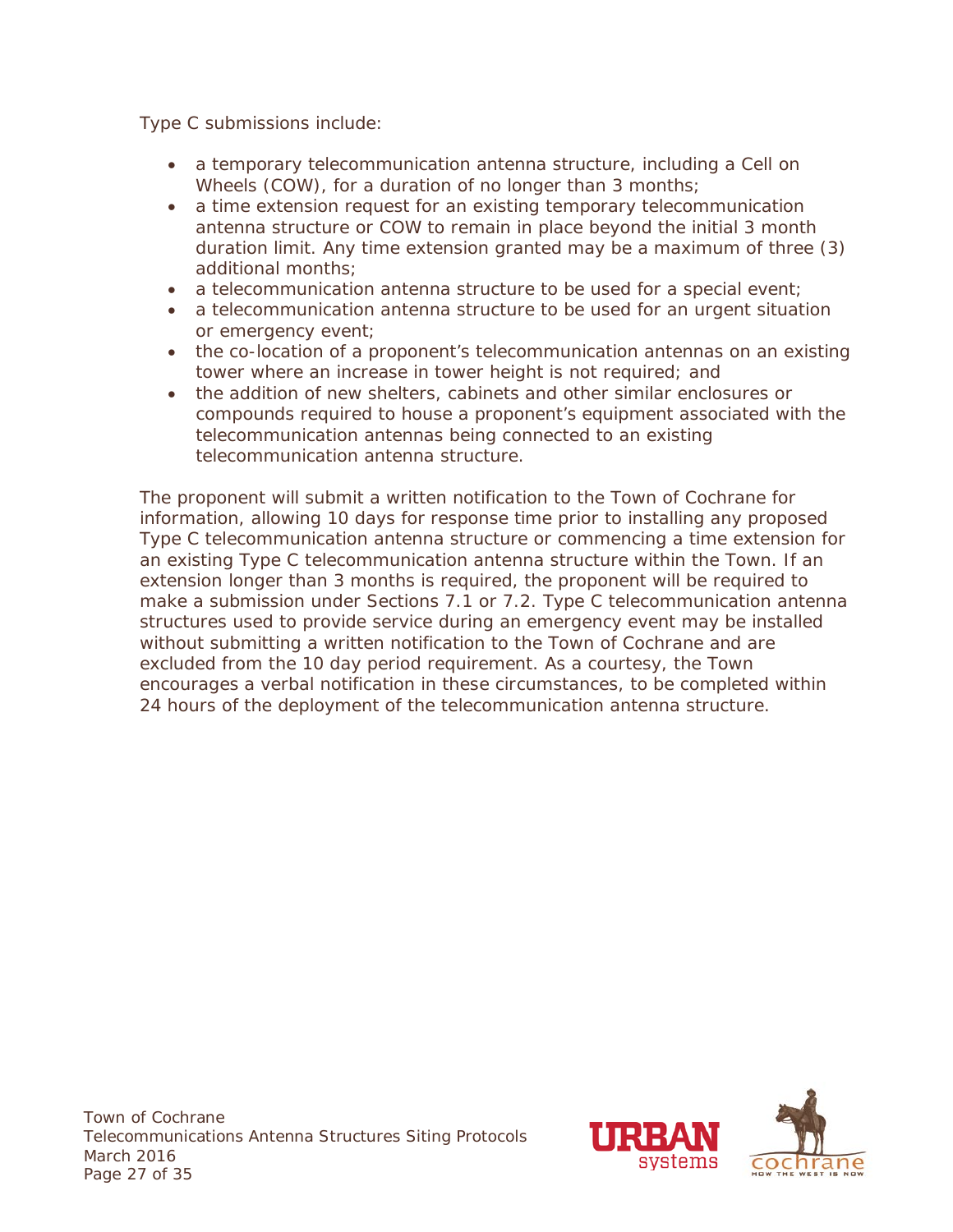# <span id="page-32-0"></span>8.0 Design Characteristics

# <span id="page-32-1"></span>8.1 Disguised and Camouflaged Structures

The Town of Cochrane encourages the use of telecommunication antenna structures that are designed to be as stealthy, unobtrusive and inconspicuous as possible, particularly in residential areas and on sites abutting residential uses. This includes the hiding or disguising of telecommunication antennas in or on buildings, placing them on roof tops or on other existing structures, and the camouflaging of telecommunication antennas on street lights or other apparatuses, appliances and objects. The appropriate type of telecommunication antenna structure for each situation should be selected based upon the goal of making best efforts to blend with the nearby surroundings and minimize the visual aesthetic impacts of the telecommunication antenna structure on the community.

# <span id="page-32-2"></span>8.2 Preferred Built Forms

Roof top installations, freestanding telecommunication antenna structures in the form of monopole and tri-pole towers with flush mounted or cluster mounted telecommunication antennas and streetlight and parking lot light poles that have telecommunication antennas sheathed completely within the pole are preferred built forms for telecommunication antenna structures within Cochrane. Pinwheel telecommunication antennas are discouraged, as is the use of guy wires and cables to steady, support or reinforce a tower. Lattice work towers may be considered in specific circumstances, at the discretion of the Town of Cochrane.

#### <span id="page-32-3"></span>8.3 Screening Features

The use of landscaping, fences, colour, and architectural features on and around the equipment compounds, shelters and cabinets<sup>\*</sup> associated with a telecommunication antenna structure is encouraged to assist these structures to blend in with their surrounding environment.



<span id="page-32-4"></span>Note: an approved development permit and building permit will be required for equipment compounds, shelters, and cabinets that have a floor area of more than 10  $m^2$ . The 30 day processing period for a letter of concurrence or non-concurrence does not apply to the equipment portion of any such submission when the equipment has a floor area greater than 10  $m^2$ .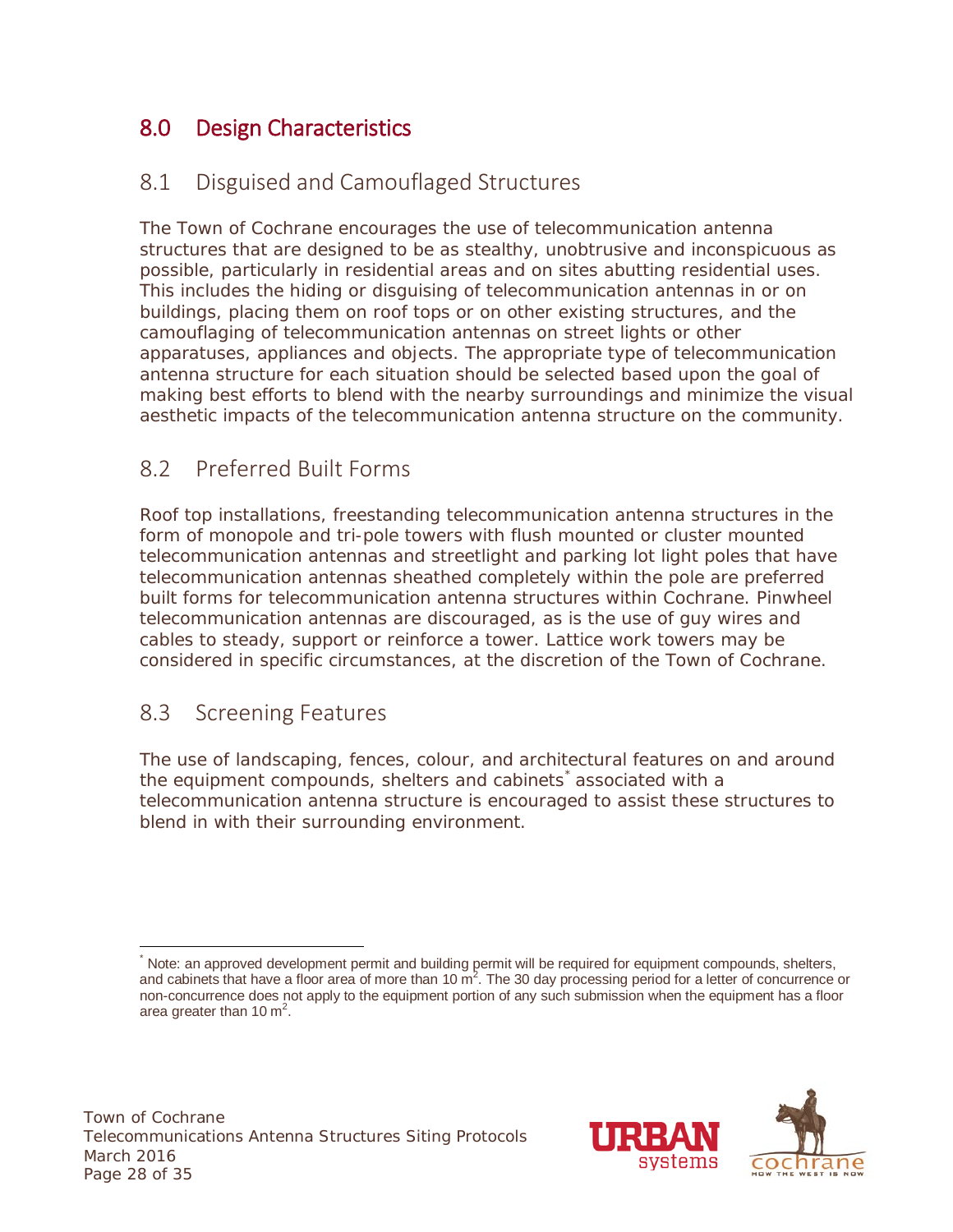# <span id="page-33-0"></span>8.4 Signage

The placement of signs on telecommunication antenna structures is generally discouraged. However, in circumstances where the Town of Cochrane determines it is appropriate, signage[\\*](#page-33-3)\* may be used to assist in screening, disguising or camouflaging a telecommunication antenna structure. In these cases, signage must be limited to identifying only businesses, uses or services occurring on the site.

# <span id="page-33-1"></span>8.5 Lighting

Unless specifically required by Transport Canada, the display of any type of lighting on a telecommunication antenna structure is discouraged. Where Transport Canada requires a telecommunication antenna structure to be lit, the lighting should be limited to the minimum number of lights and the lowest illumination allowable. Any required strobe lighting should be set to the maximum strobe interval allowed by Transport Canada. The lighting of telecommunication antenna structure compounds for security purposes is supportable provided it is shielded from adjacent residential properties, is kept to a minimum number of lights and illumination intensity and, where possible, it is provided by a motion detector type of system.

### <span id="page-33-2"></span>8.6 Residential Development Setback Guidelines

The Town of Cochrane recommends the placement of telecommunication antenna structures (towers) should not be in very close proximity to residential developments of any built form or density. For towers proposed to be placed on a site abutting existing dwellings, the recommended setback distances are as follows:

| <b>Height of Structure</b> | <b>Setback Distance</b>                               |
|----------------------------|-------------------------------------------------------|
| Less than 15 m             | at least three times the height of the proposed tower |
| $15 m - 30 m$              | at least 75 m away                                    |
| $31 m - 45 m$              | at least 100 m away                                   |
| 46 m - 55 m                | at least 122 m away                                   |
| 56 m or greater            | at least three times the height of the proposed tower |

<span id="page-33-3"></span>Note: an approved development permit for the signage component will be required as signage is not an essential element needed for the operation of a telecommunication installation. The 30 day processing period for a letter of concurrence or non-concurrence does not apply to the signage portion of any such submission.

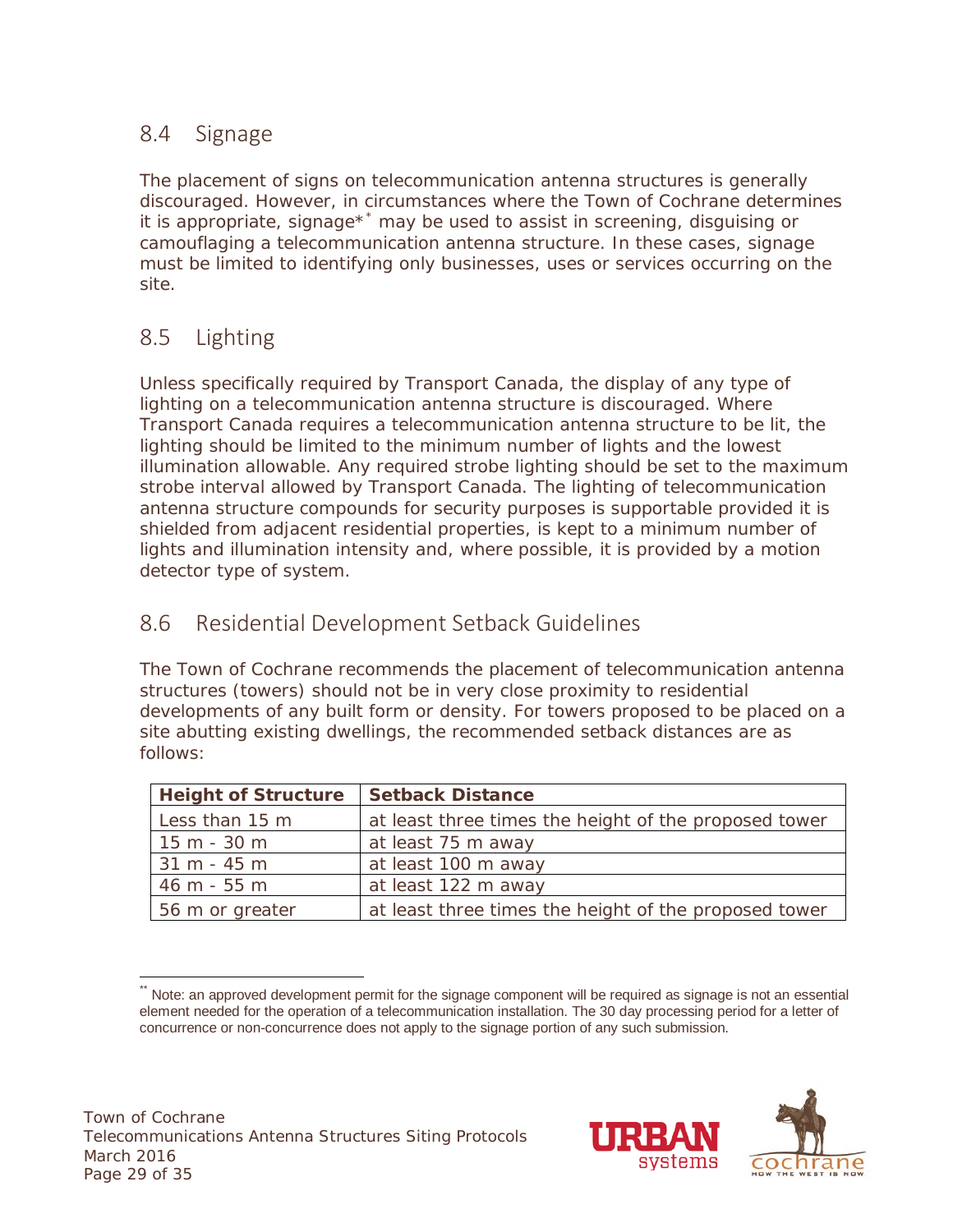The distance shall be determined by measuring from the nearest property line of the nearest dwelling unit (including any secondary suite located in a rear yard or on a detached garage) to the base of the proposed tower. In addition, for the purpose of this subsection, where the height of a tower is between whole numbers, the measurement shall be rounded up to the next full number (example: if the tower measures 30.34 metres in height, it will be considered to be 31 metres high).

The Town of Cochrane may, at its discretion, modify these setback guidelines on a site by site basis, taking into account such factors as buffering topography and vegetation, intervening major transportation and utility corridors, rivers and streams, intervening non-residential buildings and information arising from a public consultation meeting concerning the telecommunication antenna structure. Exceptions may also be considered for those telecommunication antenna structures that are stealth type installations (i.e. hidden or, for the most part, screened by design, structure(s) or other camouflaging techniques).

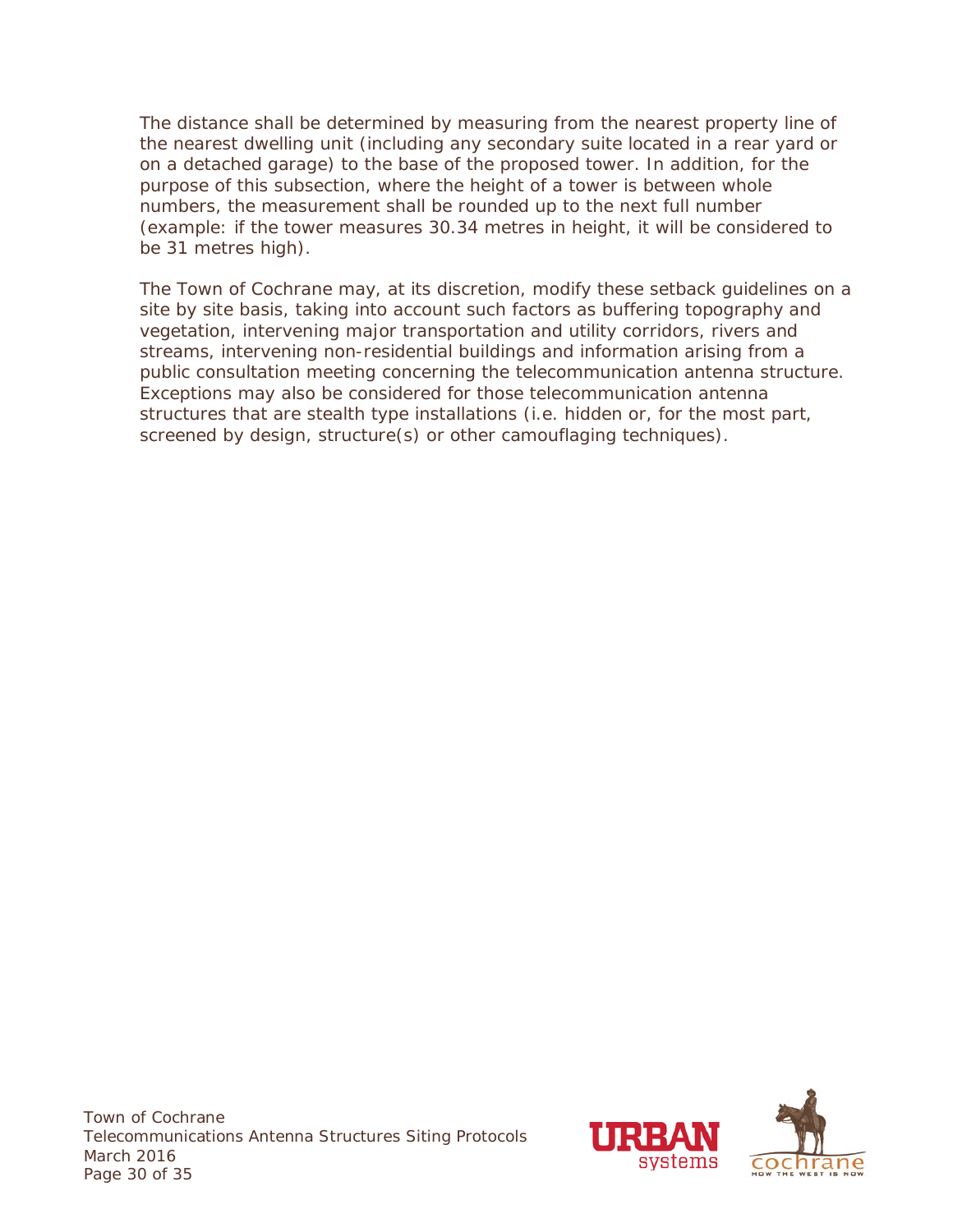# <span id="page-35-0"></span>9.0 Co-Location

#### <span id="page-35-1"></span>9.1 Co-location Options

The Town of Cochrane encourages the co-location of telecommunication antenna structures. This may include, but is not limited to:

- the installation of a proponent's telecommunication antennas on any existing telecommunication antenna structure;
- the construction of a new telecommunication antenna structure on which other proponents are invited to co-locate;
- the reconstruction or modification of an existing telecommunication antenna structure to accommodate the equipment of additional proponents; or
- the relocation of a proponent's existing telecommunication antennas to another proponent's telecommunication antenna structure followed by the removal of the redundant existing telecommunication antenna structure.

In cases where a telecommunication antenna structure is being replaced or taken out of service, the Town of Cochrane acknowledges that the existing telecommunication antenna structure could remain temporarily while a new telecommunication antenna structure is being built and the telecommunication antennas and equipment relocated from the existing structure to the new structure. Written notice should be sent to the Town of Cochrane when existing telecommunication antenna structures are to remain temporarily.

#### <span id="page-35-2"></span>9.2 Replacement or Modification due to Co-location

Where the reconstruction or modification of an existing telecommunication antenna structure 15 metres or greater in height is proposed to accommodate either additional telecommunication antennas or a co-location not identified on the drawings approved with the original concurrence, a public consultation is not required if the height of the replacement or modified structure is not increased more than 25% of the existing structure's height. However, the proponent's representative is requested to provide the following information to the Town of Cochrane Planning & Engineering Services:

- the height and type (e.g. monopole, tri-pole, etc.) of the existing telecommunication antenna structure;
- the height and type of the proposed reconstructed telecommunication antenna structure;
- the location and type (e.g. pinwheel, cluster mount, etc.) of all telecommunication antennas, including any futures;

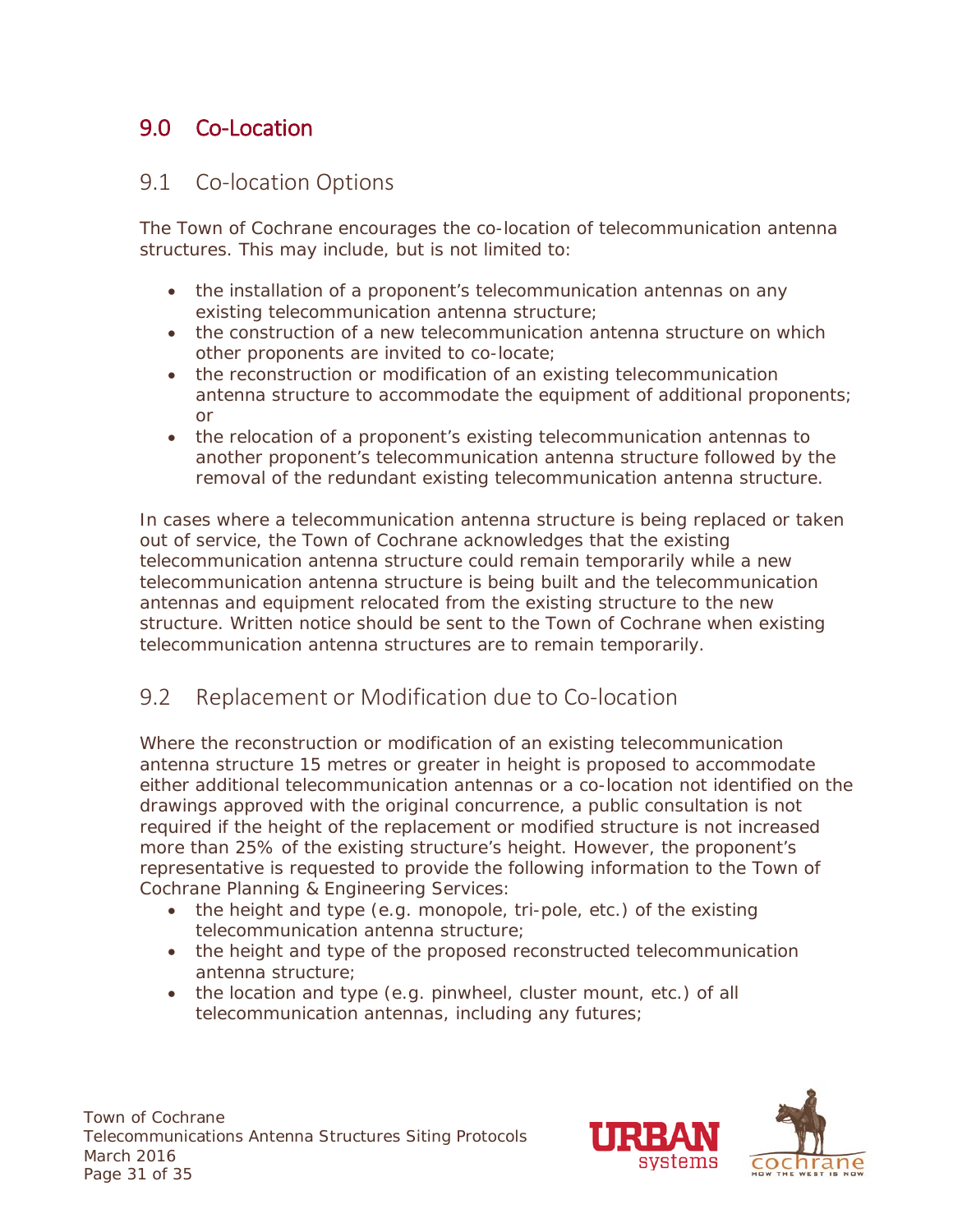- the location, size, height, colour and finishing materials of any additional equipment shelter and screening for same;
- the name of any co-locating proponent; and
- any other material that the proponent's representative considers important in explaining clearly what changes are proposed to take place and why.

No changes to the existing telecommunication antenna structure, its screening or its equipment shelter should take place until a written acknowledgement is received from the Town of Cochrane in the 10 day response period set out in subsection 7.3 of the Protocols.

#### <span id="page-36-0"></span>9.3 Evidence of Co-location Review

The Town of Cochrane strongly recommends that a co-location review take place prior to any Type A or Type B submission for concurrence for a telecommunication antenna structure. In this regard, the proponent is requested to provide written evidence, as part of its submission to the Town of Cochrane, demonstrating that co-location on an existing telecommunication antenna structure, a replacement or modified telecommunication antenna structure or a proposed new telecommunication antenna structure has been reviewed with other proponents operating within the town limits. Also requested is information regarding the feasibility of co-location versus the construction of an additional telecommunication antenna tower structure. All existing and proposed telecommunication antenna tower structures within a 500 metre radius of any proposed new telecommunication antenna tower's location must be included in the review for co-location potentials. If co-location is not possible for technical reasons, a statement signed by an appropriate technical expert is requested in support of the written evidence noted above. If co-location is not possible due to a lack of interested participants or other considerations, a statement signed by an appropriate authority for the proponent making the submission is requested as part of the aforementioned written evidence.

#### <span id="page-36-1"></span>9.4 Co-location and Unobtrusiveness

The Town of Cochrane recognizes that the objective of promoting co-location as described in this Section of the Protocols, and the objective of making telecommunication antenna structure facilities less noticeable, as described in Section 8.0 of the Protocols, may sometimes come into conflict. Nevertheless, The Town of Cochrane intends to review each submission on its merits with a view to promoting both objectives and, where necessary, will determine the appropriate balance between them. The proponent will be given direction in this regard by the Town of Cochrane during the pre-submission consultation process, or if no pre-

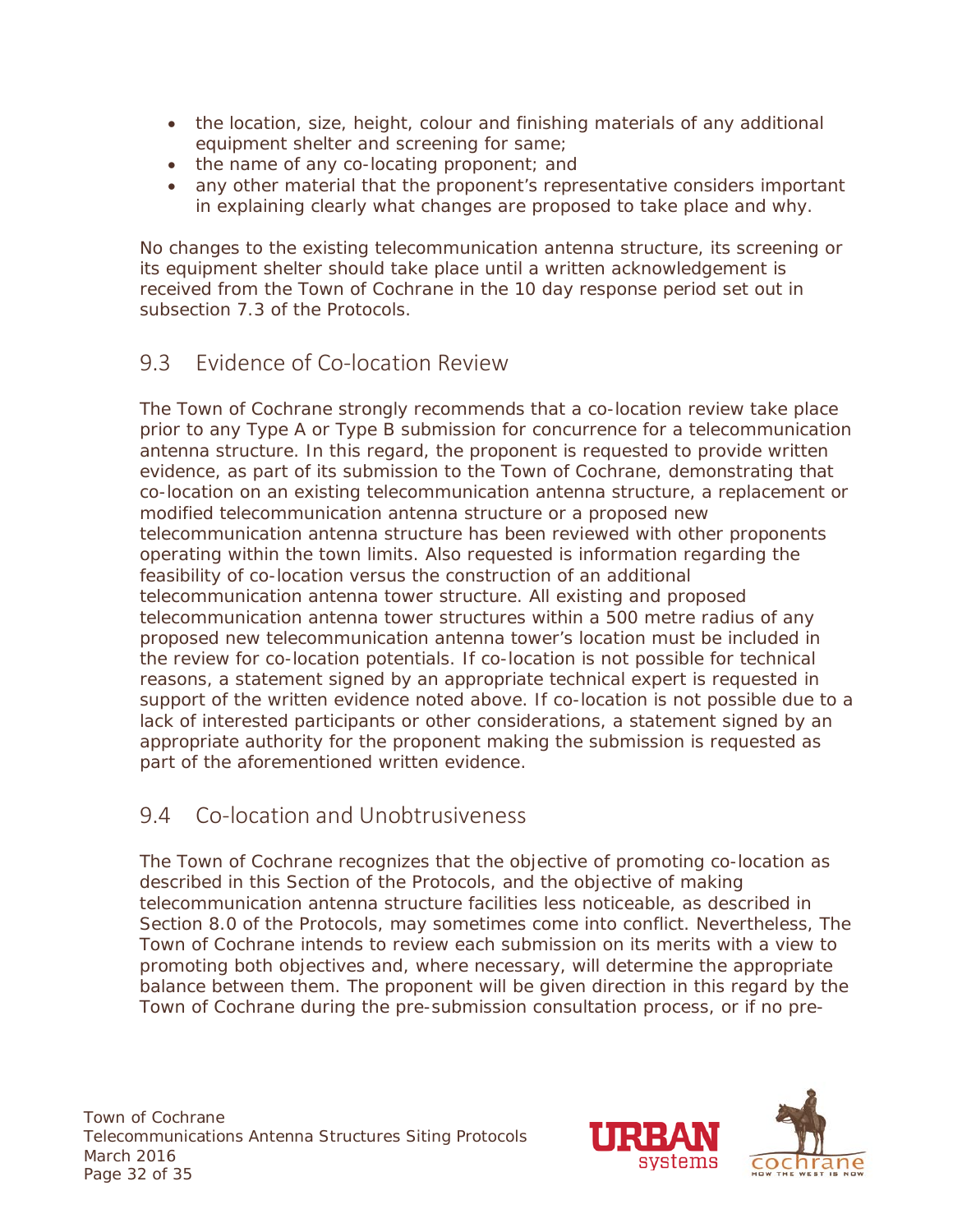submission consultation has taken place, during the review and evaluation of the submission.

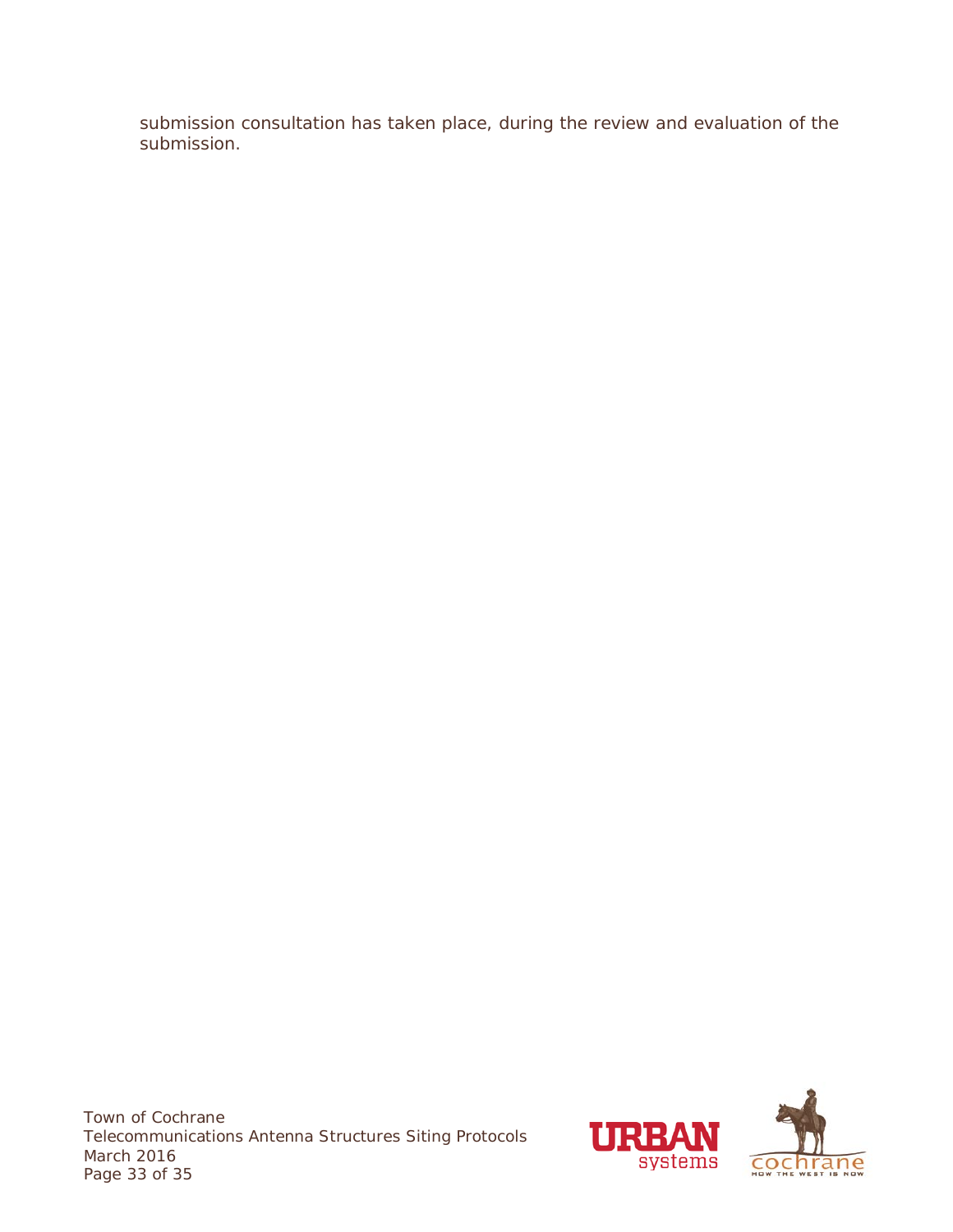# <span id="page-38-0"></span>10.0 Redundant Telecommunication Antenna Structures

Regardless of telecommunication antenna structure Type, when a telecommunication antenna structure becomes redundant to the operation of a proponent's telecommunications network, the Town of Cochrane requests that the proponent removes the telecommunication antenna structure and all buildings and associated equipment from the site and remediates the property to the satisfaction of the property owner. Unless otherwise specified in a written agreement with the property owner, The Town recommends removal and remediation take place within 60 days of the telecommunication antenna structure becoming redundant. Notification to the Town is requested within 30 days of the proponent(s) abandoning/decommissioning the telecommunication antenna structure.

Regardless of telecommunication antenna structure Type, in cases where a redundant telecommunication structure is not being removed by the proponent abandoning/decommissioning the structure, but is instead to be sold to a party that is not another proponent or a party that will not be using the telecommunication antenna structure for wireless telecommunication or other radiocommunication purposes, the Town of Cochrane requests a notification in writing within 30 days of the sale of the telecommunication antenna structure.

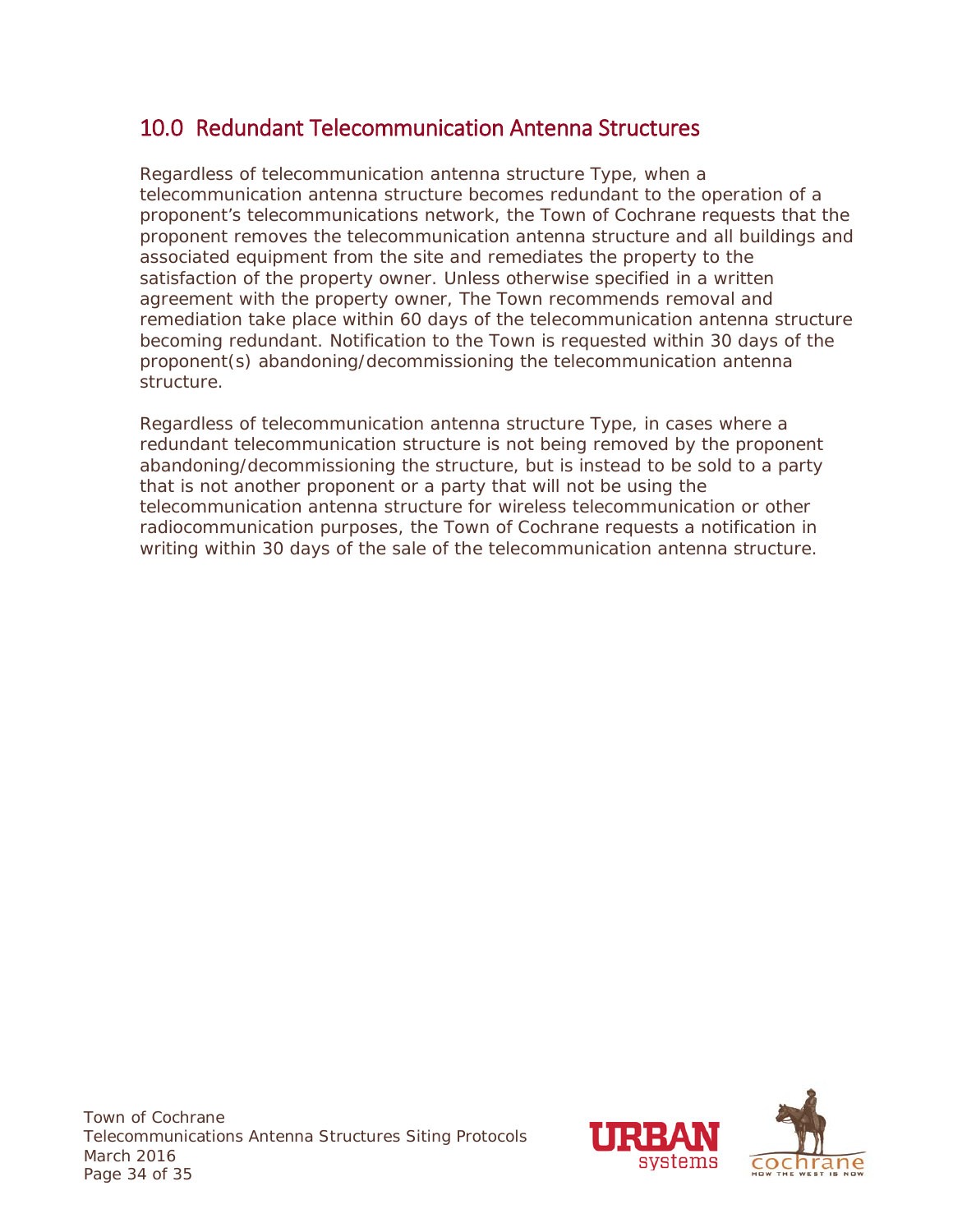# <span id="page-39-0"></span>Appendix A

<span id="page-39-1"></span>Telecommunication Antenna Structure Decision Framework